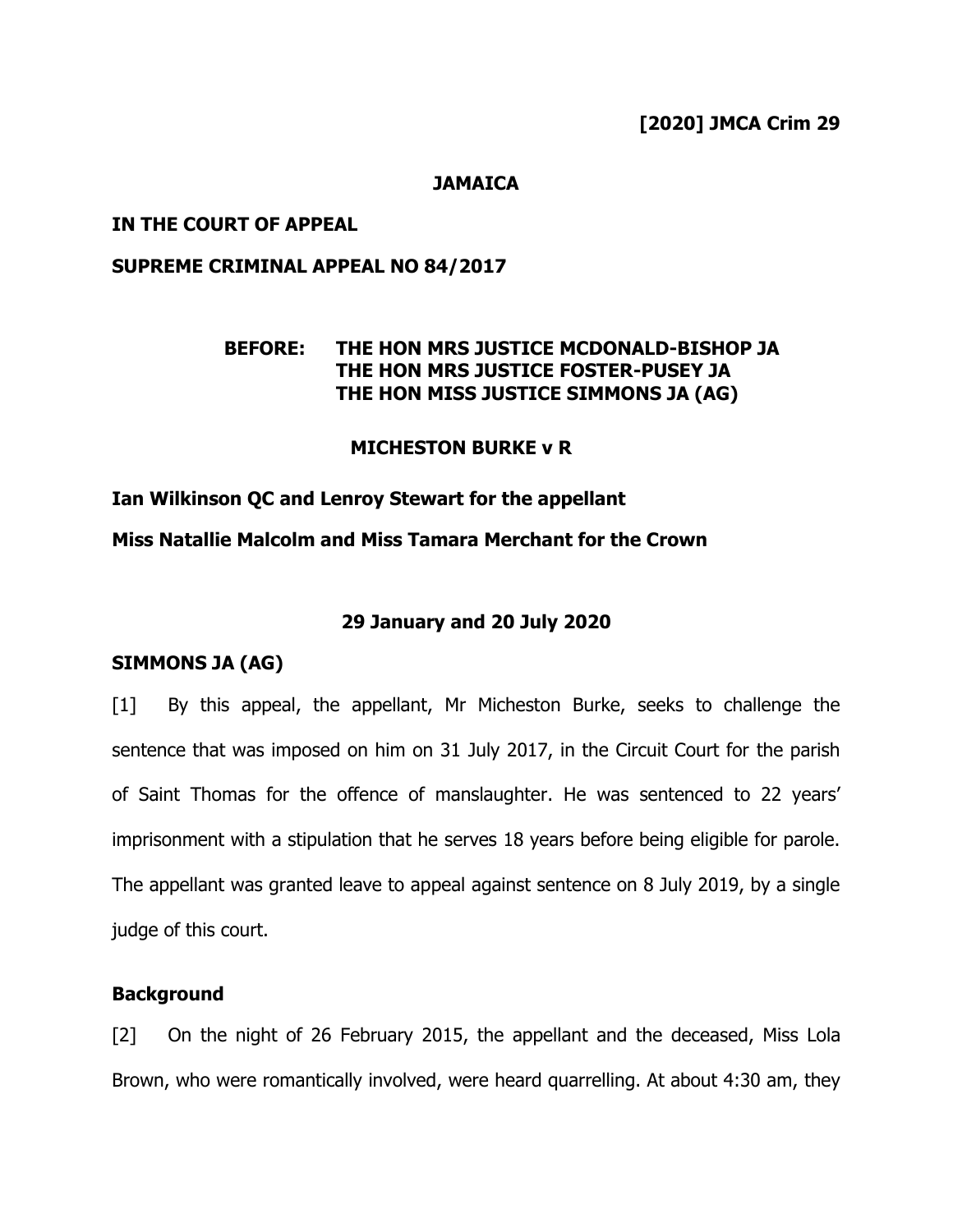left the house and went in the direction of Buckingham in the parish of Saint Thomas. The following morning, the mother of the deceased made enquiries of the appellant as to the whereabouts of the deceased. He told her that the deceased had gone to Kingston and had not yet returned. Later in the evening, the deceased's mother reported to the police that her daughter was missing. On Saturday, 28 February 2015, the police were summoned to Danvers Pen where they saw the appellant laying in the road. He ran on their approach. The body of the deceased was found in the same area. The post mortem report stated the cause of death as asphyxia and manual strangulation.

[3] On 1 March 2015, family members of the appellant, who was reported to have ingested Gramoxone in an attempt to take his life, contacted the police. The appellant was subsequently charged with murder. On 12 July 2017, when the matter was set for trial, he pleaded guilty to manslaughter. The plea was accepted by the learned trial judge on the basis that there was no independent witness who could negative provocation. There are no recorded facts in the transcript of the proceedings showing the basis on which the plea was taken and accepted. We use this opportunity to once again remind judges of the importance of recording the basis on which guilty pleas are accepted. This could be in the form of an agreed basis of plea arrived at between the prosecution and the defence; the findings of facts following a Newton Hearing, if any; or the facts advanced by the defence in pleading not guilty to murder charged in the indictment but guilty to manslaughter, the lesser offence.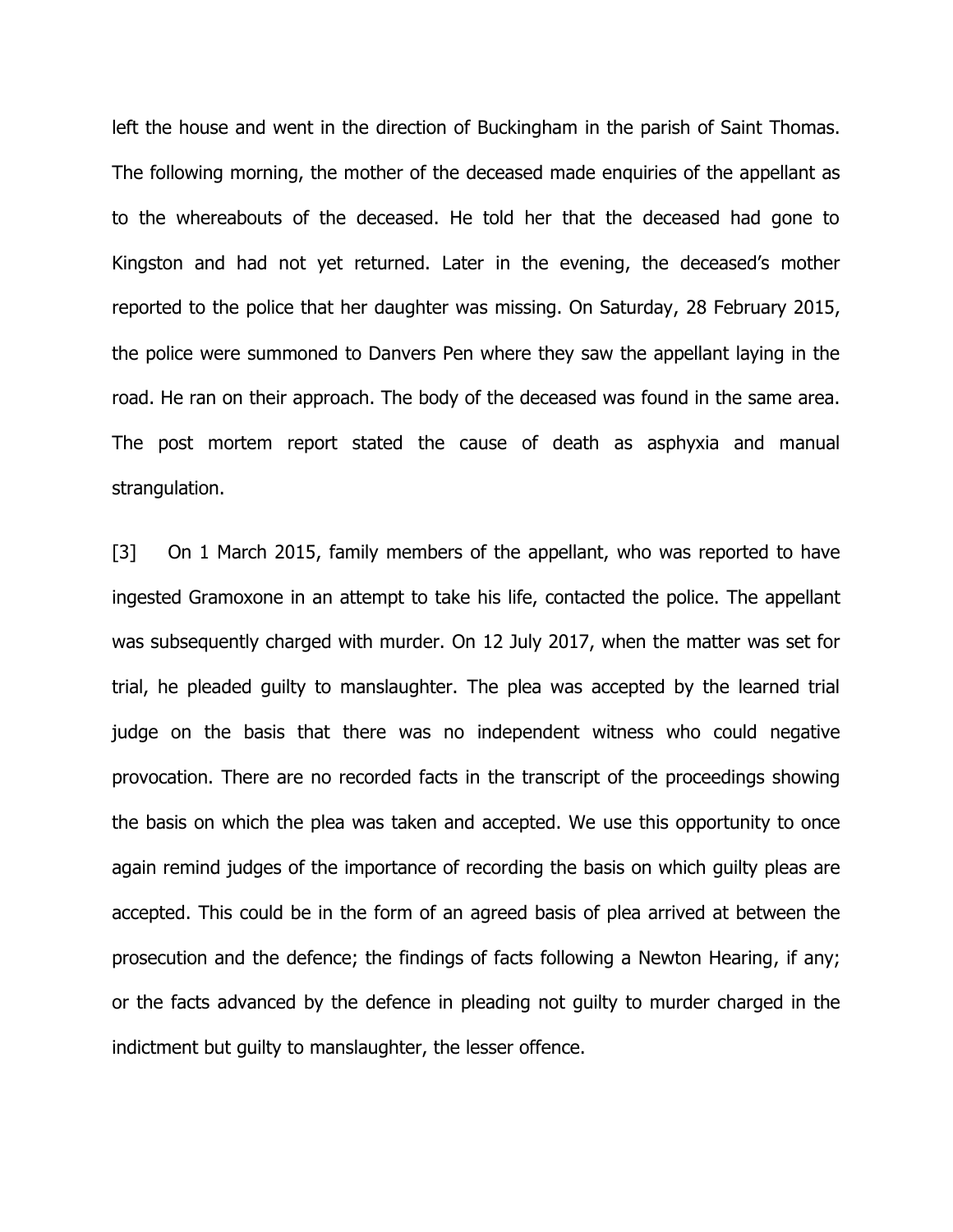[4] This court is placed at a disadvantage in the absence of facts relating to the commission of the offence which would have informed the acceptance of the plea and the sentences imposed. The court was left to glean the possible facts on which the guilty plea was based from the appellant's account given to the probation officer who prepared the social enquiry report. There is nothing to indicate that these facts were the same which were outlined to the court below.

[5] The appellant's version of the events, as contained in the social enquiry report, was that on the morning of the incident he and the deceased went to an abandoned farm to pick coconuts. Whilst there, an argument developed about him being in court for maintenance of his youngest child, which culminated in a fight. Both of them fell and he observed that the deceased was lifeless. He panicked and ran home. Interestingly, there is nothing on these facts indicating the commission of a crime of passion, which the learned trial judge considered it to have been. It seems that the learned trial judge may have arrived at that conclusion based on counsel for the appellant's plea in mitigation. According to counsel, the appellant's actions may have been the result of "his friends, mockingly, indicating to him that [the deceased] was being unfaithful", as indicated in the community report segment of the social enquiry report.<sup>1</sup> Interestingly, there was nothing from the appellant himself verifying these facts. Counsel had based his submissions on what was indicated in the social enquiry report to have been stated by persons in the community, which would have been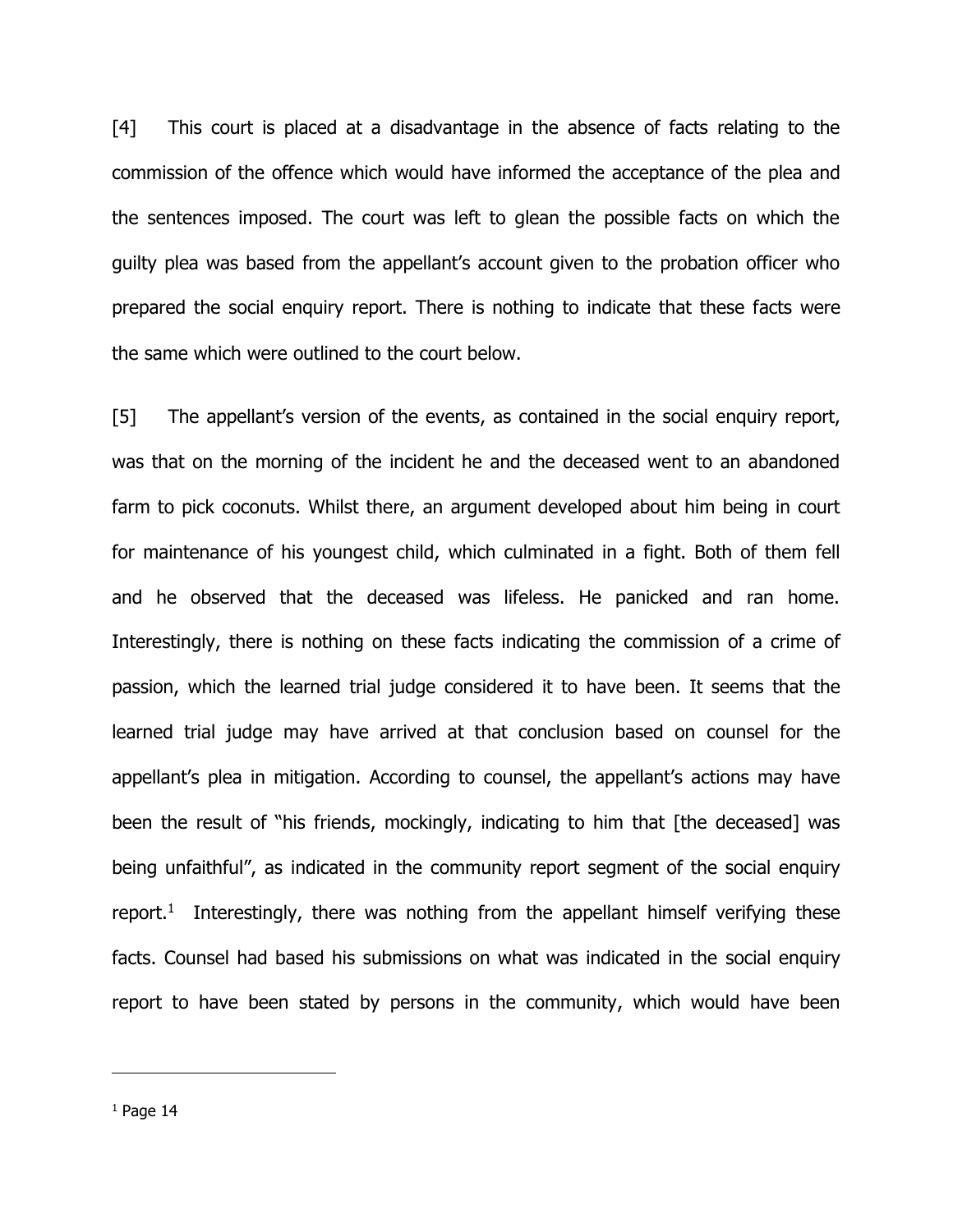hearsay. It is clear that this issue of the killing being a crime of passion did not emanate from the appellant's version of the facts.

[6] In the interests of justice, the omission in the transcript regarding the basis of the guilty plea should enure to the appellant's benefit on the appeal (see **Lamoye Paul v R** [2017] JMCA 41). It means that this court will have to approach the issue of sentencing by having regard to his unchallenged version of the events, even if it may appear to be vague or incredulous.

#### **The grounds of appeal**

[7] On 12 September 2017, the appellant filed a notice of appeal in which he sought to challenge the sentence imposed on him on the basis that it was excessive and his guilty plea was not taken into consideration by the learned trial judge. He also sought to challenge the sentence on the basis that he had been coerced to plead guilty and did not know what it meant to plead guilty. As stated previously, he was granted permission to appeal his sentence.

[8] Three supplementary grounds of appeal were filed on 17 January 2020. At the hearing of the appeal, permission was sought by learned Queen's Counsel to abandon the original grounds and to argue instead, those supplementary grounds. There was no objection from the Crown and permission was granted to proceed in that manner. The supplementary grounds read as follows:

> "1. The learned trial judge erred in law in choosing twenty-five (25) years as the starting point in considering the sentence to be imposed on the Appellant. This was outside of the usual starting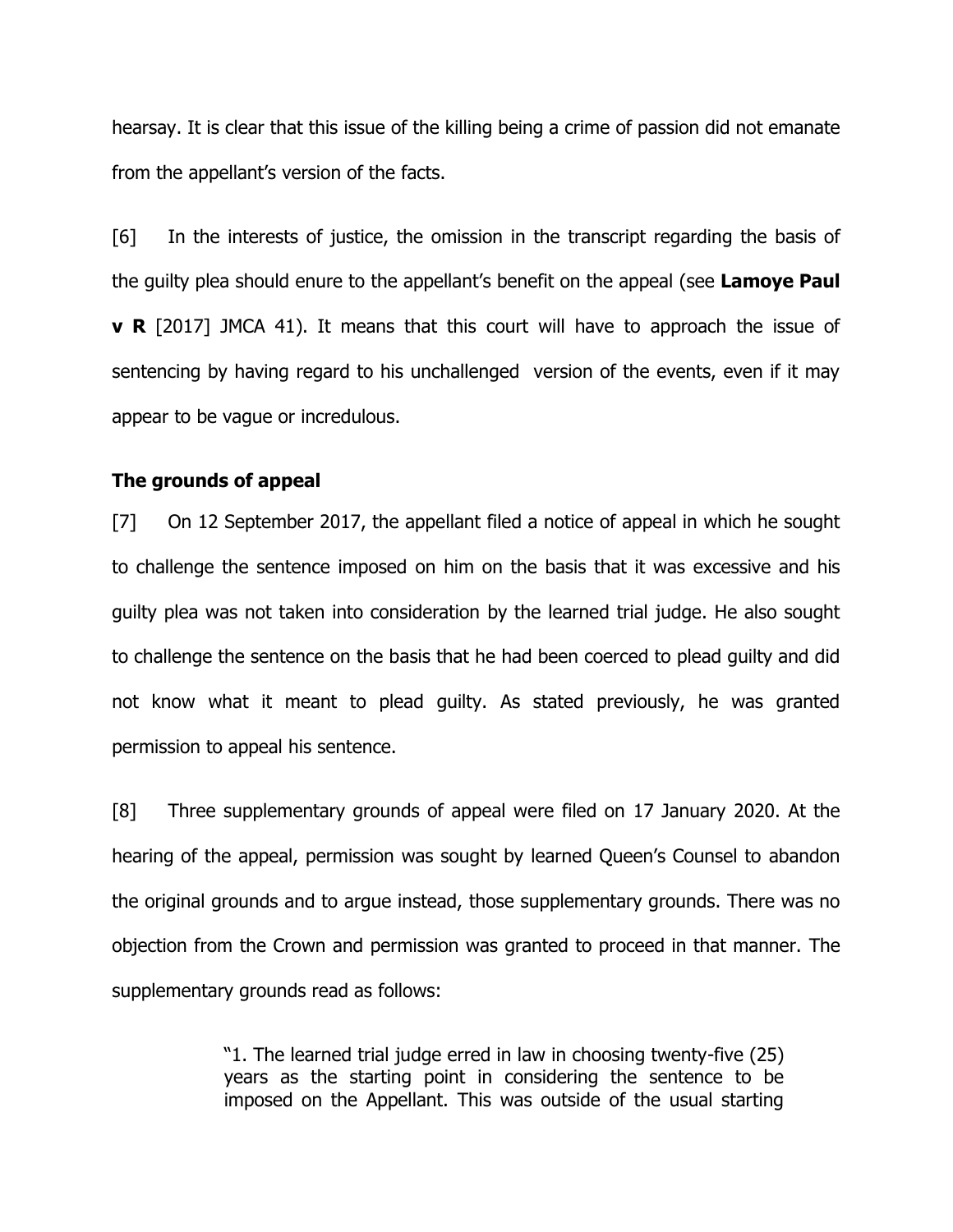point in cases of manslaughter and was inappropriate in the circumstances of the case. Consequently, this led to the Appellant receiving a sentence that was manifestly excessive.

2. The learned trial judge erred in failing to make sufficient allowance, or give to the Appellant the appropriate credit, for the time the Appellant spent in custody, thereby depriving the Appellant of the proper reduction to which he was entitled.

3. The learned trial judge erred in law in sentencing the Appellant by failing to give the proper discount, or sufficient credit, to the Appellant for his guilty plea. This resulted in a much higher sentence being imposed on the appellant and, consequently, resulted in a miscarriage of justice."

#### **Submissions**

**The learned trial judge erred in law in choosing twenty-five (25) years as the starting point in considering the sentence to be imposed on the Appellant. This was outside of the usual starting point in cases of manslaughter and was inappropriate in the circumstances of the case. Consequently, this led to the Appellant receiving a sentence that was manifestly excessive (Ground one).**

[9] Queen's Counsel for the appellant, Mr Wilkinson, submitted that the usual starting point for the offence of manslaughter is seven years and the normal range of sentence is three to 10 years. He relied on the Sentencing Guidelines for use by Judges of the Supreme Court of Jamaica and the Parish Courts, December 2017 ("the Sentencing Guidelines"). It was submitted that in arriving at an appropriate starting point, the aggravating and mitigating factors were to be taken into account and the learned trial judge failed to consider some of the mitigating factors. For example, the fact that the appellant received a good community report, his remorse and the pressures under which the offence was committed. In this regard, reference was also made to **Meisha Clement v R** [2016] JMCA Crim 26, in which Morrison P set out the procedure which should guide the sentencing judge.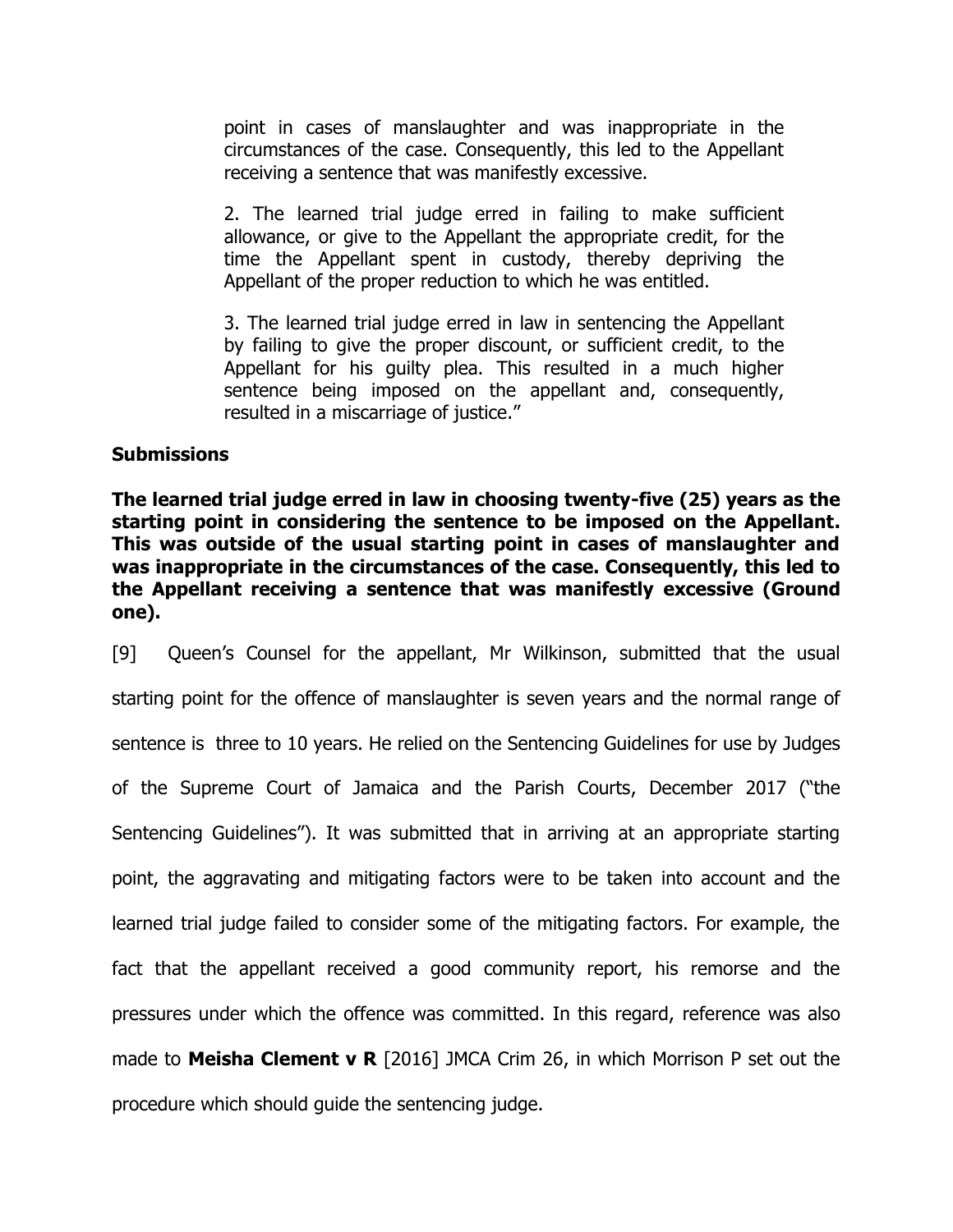[10] Reference was also made to **R v Romario Brown** [2019] JMSC Crim 1 in which the deceased was stabbed 25 times. The defendant pleaded guilty to manslaughter and in arriving at the sentence, a starting point of 20 years was used by the learned trial judge. Mr Wilkinson pointed out that in the instant case no weapon was used and the offence was not premeditated. The appellant, he said, appeared to have been provoked by the alleged unfaithfulness of the deceased.

[11] The Crown conceded that the learned trial judge erred in choosing 25 years as the starting point which was outside of the usual starting point in cases of manslaughter and was inappropriate in the circumstances of the case. This led to the sentence imposed being manifestly excessive.

[12] Whilst mindful of the fact that the Sentencing Guidelines were not yet in place at the time, it was submitted that those guidelines were derived from the range of sentences for similar offences at the time.

[13] It was suggested that 15 years would be an appropriate starting point. In this regard, reference was made to **Daniel Robinson v R** [2010] JMCA Crim 75, in which the appellant's sentence for manslaughter was reduced from 20 years' imprisonment to 15 years.

[14] Reference was also made to **Clive Barrett v R** [2018] JMCA Crim 27, in which the sentence was reduced to 15 years' imprisonment. In that case, the appellant who had pleaded guilty to manslaughter was previously convicted of murder. In setting aside the sentence, this court used a starting point of 12 years.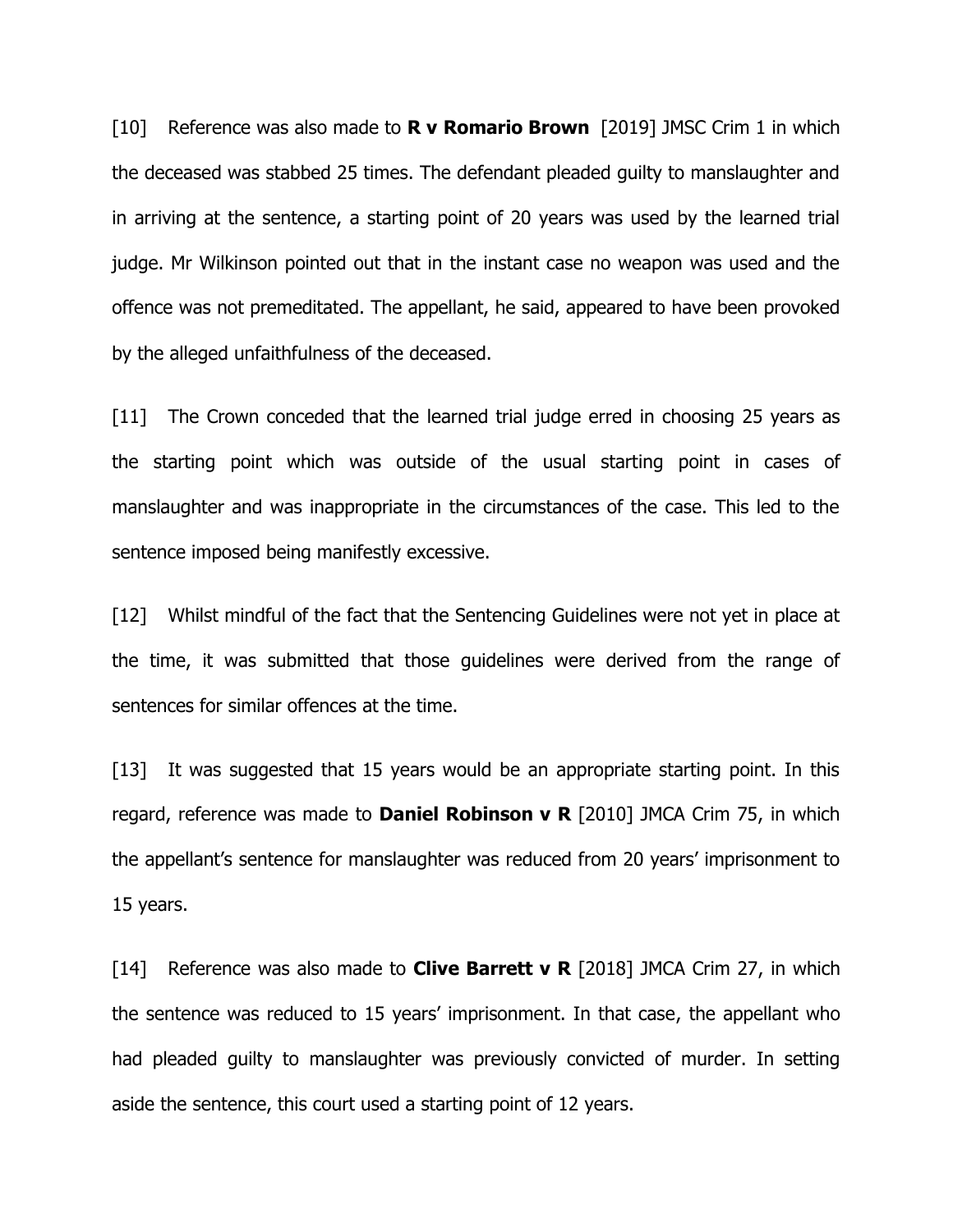**The learned trial judge erred in failing to make sufficient allowance, or give to the Appellant the appropriate credit, for the time the Appellant spent in custody, thereby depriving the Appellant of the proper reduction to which he was entitled (Ground two)**

[15] Mr Wilkinson submitted that based on the fact that the appellant had spent two years and six months in custody the learned trial judge erred when she reduced his sentence by one year and six months for time spent.

[16] The Crown conceded that this was clearly an error in the learned trial judge's calculations and that full credit ought to have been given for the time the appellant spent in custody.

## **The learned trial judge erred in law in sentencing the Appellant by failing to give the proper discount, or sufficient credit, to the Appellant for his guilty plea. This resulted in a much higher sentence being imposed on the appellant and, consequently, resulted in a miscarriage of justice (Ground 3)**

[17] Learned Queen's Counsel having referred to sections 42D(2) and 42H of the Criminal Justice (Administration) (Amendment) Act ("the Act") submitted that it was unclear how the trial judge arrived at a discount of three years for the appellant's guilty plea. He stated that bearing in mind the learned trial judge's starting point of 25 years, the three years was less than 20% of the sentence. Reference was made to **R v Romario Brown** in which, due to several aggravating factors, the defendant was given a 25% discount on his sentence, having pleaded guilty. It was submitted that based on the stage of the proceedings when the plea was given, a discount of 35% would have been appropriate (see section 42 D (2)(b) of the Act). At the very least, he should have received a 25% discount as was done in **R v Romario Brown** .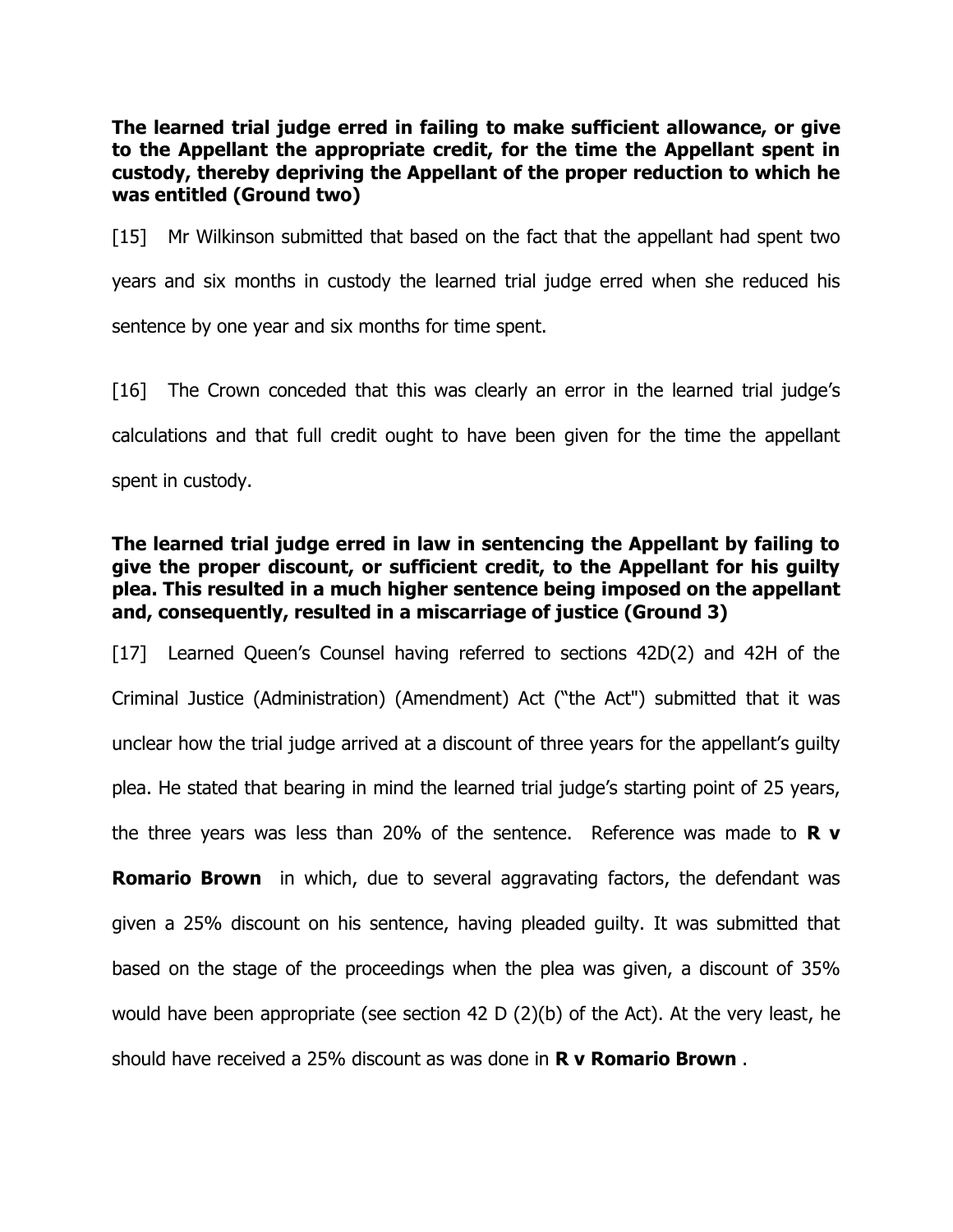[18] With respect to the learned trial judge's approach to the issue of remorse, it was submitted that she failed to consider the appellant's attempt to take his own life in the proper context. That act, it was argued, was the appellant's first act of contrition.

[19] In conclusion, Mr Wilkinson indicated that a sentence of 15 years would be appropriate in the circumstances.

[20] The Crown conceded that the learned trial judge should have indicated the basis on which she arrived at a discount of three years for the guilty plea.

# **Discussion and analysis**

[21] Section 14(3) of the Judicature (Appellate Jurisdiction) Act provides:

"On an appeal against sentence the Court shall, if they think that a different sentence ought to have been passed, quash the sentence passed at the trial, and pass such other sentence warranted in law by the verdict (whether more or less severe) in substitution therefor as they think ought to have been passed, and in any other case, shall dismiss the appeal."

[22] However, as indicated by Hilbery J in **R v Ball** (1952) 35 Cr App Rep 164, 165:

"…this Court does not alter a sentence which is the subject of an appeal merely because the members of the Court might have passed a different sentence. The trial Judge has seen the prisoner and heard his history and any witnesses as to character he may have chosen to call. **It is only when a sentence appears to err in principle that the Court will alter it. If a sentence is excessive or inadequate to such an extent as to satisfy this Court that when it was passed there was a failure to apply the right principles, then this Court will intervene**." (Emphasis added)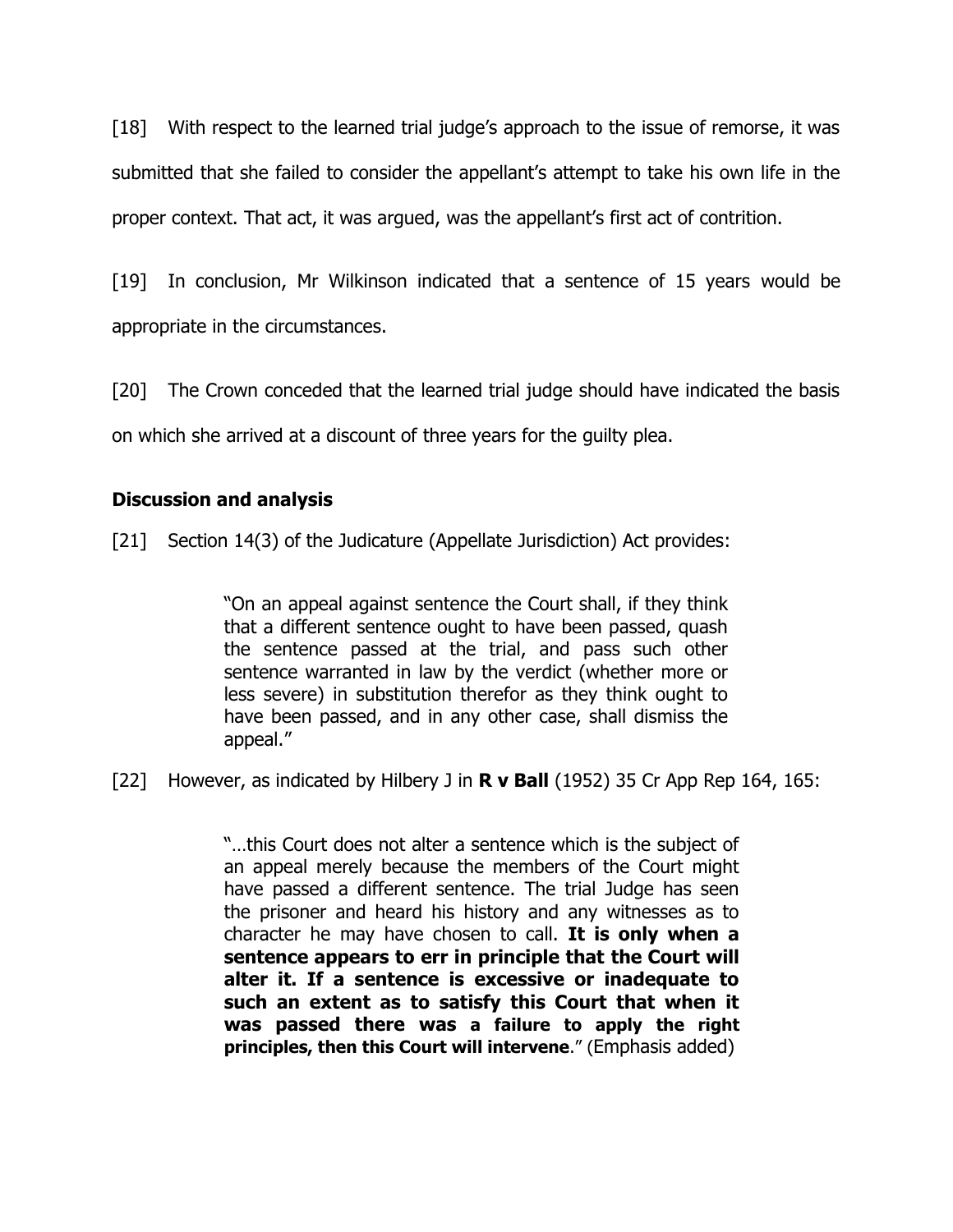**The learned trial judge erred in law in choosing twenty-five (25) years as the starting point in considering the sentence to be imposed on the Appellant** 

[23] The usual starting point for the offence of manslaughter is seven years' imprisonment. The learned trial judge chose a starting point of 25 years' imprisonment.<sup>2</sup> The serious nature of the offence, the appellant's previous conviction for a similar offence and her finding that it was pre-meditated seems to have informed her decision. The learned trial judge indicated:

> "in this case, you have a previous conviction for wounding with intent which indicates to my mind that you are a violent offender. There is no going backwards in terms of sentencing, sentencing can only go higher. The next time an offender is before the court for an offence involving violence, in terms of deterrence, the expectation is that the deterrent sentences are going to cause would be offenders or unlikely offenders to stay away from crime but I find that a deterrent sentence is perhaps best used when the crime is premeditated and this is one of those. This is a case in which, the deceased would have had no idea that she was going to meet her demise on the day; that she didn't…even though it is being called a crime of passion. The court, would wish to send a very strong message to those who wish to engage in crimes of passion, that a deterrent sentence may be imposed."<sup>3</sup>

[24] The basis on which the learned trial judge concluded that the actions of the appellant were pre-meditated is unclear as there was no material in the transcript which supported that conclusion. She also expressed the view that based on his prior conduct, it did not appear that he could be rehabilitated. The learned judge's opinion that the

<sup>2</sup> Page 31 lines 7 and 8 of the transcript

<sup>&</sup>lt;sup>3</sup> Page 27 lines 1-21 of the transcript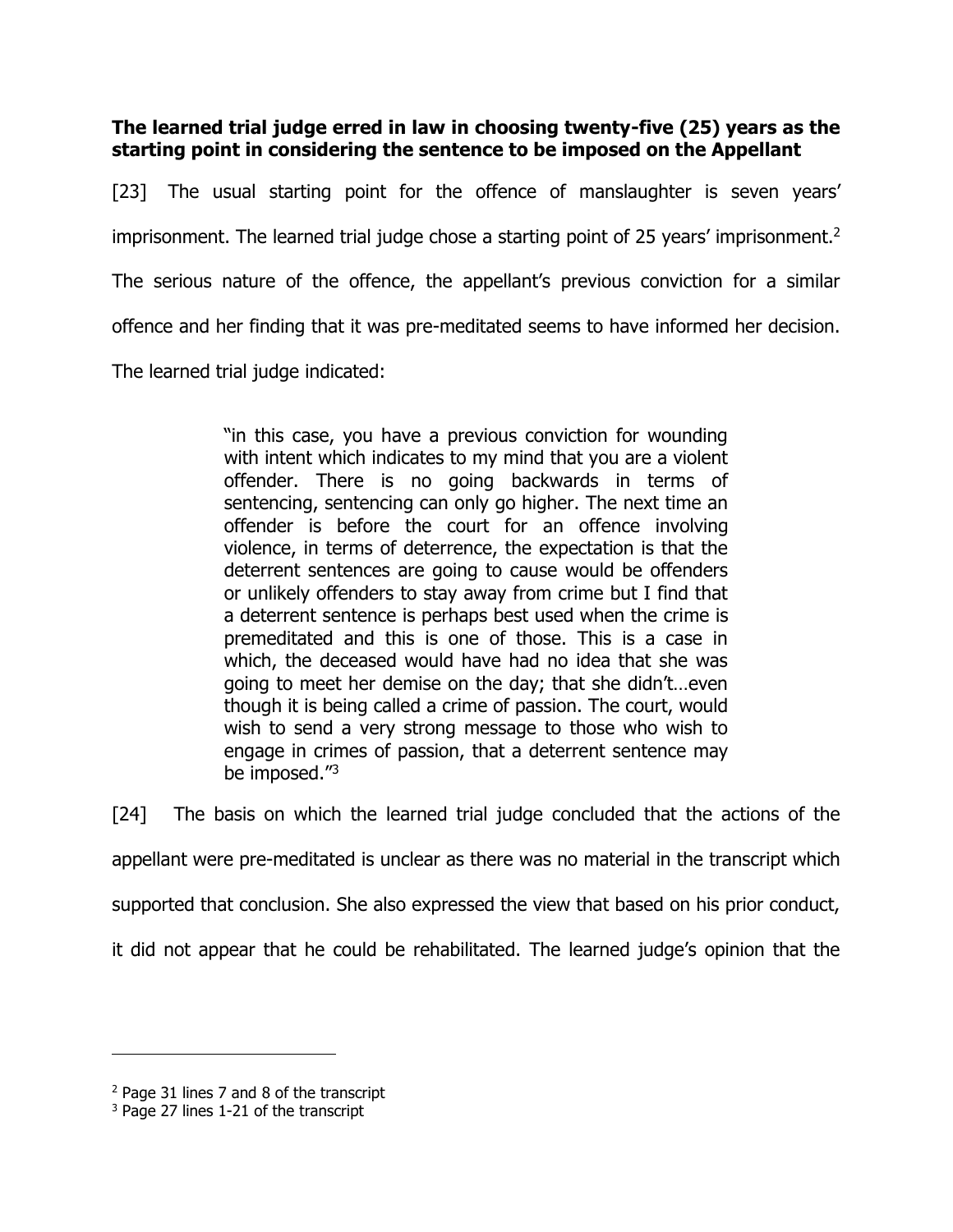killing was premeditated, however, is not supported on any facts disclosed to this court

and so she would have erred in treating it as a factor in setting the starting point.

[25] The procedure to be adopted in arriving at an appropriate starting point was set out in the Sentencing Guidelines and given further clarity in **Meisha Clement v R**. In that case Morrison P stated:

> "[26] Having decided that a sentence of imprisonment is appropriate in a particular case, the sentencing judge's first task is, as Harrison JA explained in **R v Everald Dunkley**, to 'make a determination, as an initial step, of the length of the sentence, as a starting point, and then go on to consider any other factors that will serve to influence the sentence, whether in mitigation or otherwise'. More recently, making the same point in **R v Saw and others** ([2009] 2 All ER 1138, 1142), Lord Judge CJ observed that 'the expression 'starting point' ... is nowadays used to identify a notional point within a broad range, from which the sentence should be increased or decreased to allow for aggravating or mitigating features'.

> [27] In seeking to arrive at the appropriate starting point, it is relevant to bear in mind the well-known and generally accepted principle of sentencing that the maximum sentence of imprisonment provided by statute for a particular offence should be reserved for the worst examples of that offence likely to be encountered in practice. By the same token, therefore, it will, in our view, generally be wrong in principle to use the statutory maximum as the starting point in the search for the appropriate sentence…

> [29] **But, in arriving at the appropriate starting point in each case, the sentencing judge must take into account and seek to reflect the intrinsic seriousness of the particular offence. Although not a part of our law, the considerations mentioned in section 143(1) of the United Kingdom Criminal Justice Act 2003 are, in our view, an apt summary of the factors which will ordinarily inform the assessment of the seriousness of an offence. These are the offender's culpability in**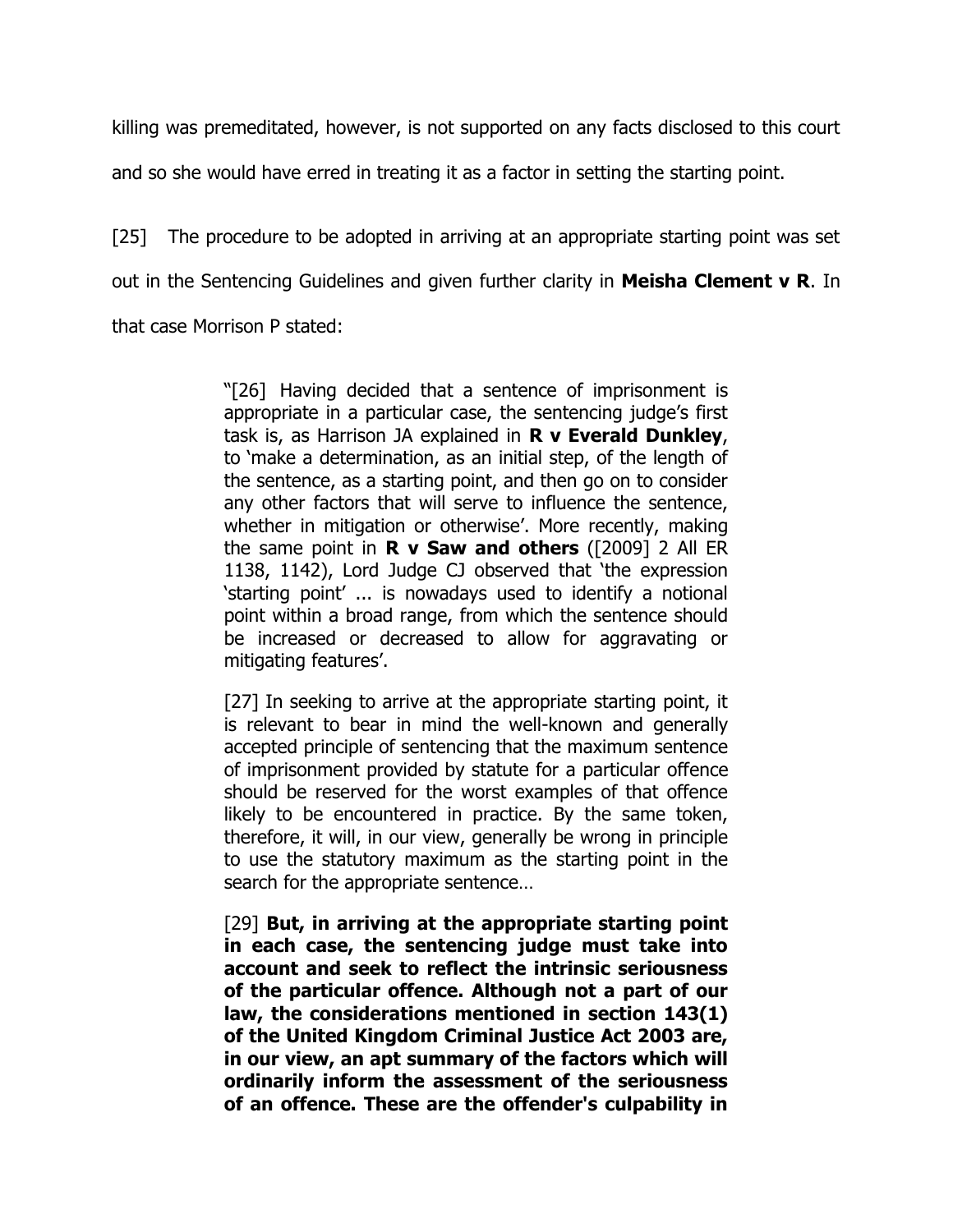### **committing the offence and any harm which the offence has caused, was intended to cause, or might foreseeably have caused.**

[30] Before leaving this aspect of the matter, we should refer in parenthesis, with admiration and respect, to the recent judgment of the Court of Appeal of Trinidad and Tobago in **Aguillera and others v The State** (Crim. Apps. Nos. 5,6,7 and 8 of 2015, judgment delivered on 16 June 2016). In that case, after a full review of relevant authorities from across the Commonwealth, the court adopted what is arguably a more nuanced approach to the fixing of the starting point. Explicitly influenced by the decision of the Court of Appeal of New Zealand in **R v Tauer** and others ([2005] NZLR 372), the court defined the starting point as '… the sentence which is appropriate when aggravating and mitigating factors relative to the offending are taken into account, but which excludes any aggravating and mitigating factors relative to the offender'. So factors such as the level of premeditation and the use of gratuitous violence, for instance, to take but a couple, would rank as aggravating factors relating to the offence and therefore impact the starting point; while subjective factors relating to the offender, such as youth and previous good character, would go to his or her degree of culpability for commission of the offence.

[31] We have mentioned **Aguillera and others v The State** for the purposes of information only. But it seems to us that, naturally subject to full argument in an appropriate case, the decision might well signal a possible line of refinement of our own approach to the task of arriving at an appropriate starting point in this jurisdiction.

[32] While we do not yet have collected in any one place a list of potentially aggravating factors, as now exists in England and Wales by virtue of Definitive Guidelines issued by the Sentencing Guidelines Council (SGC), the experience of the courts over the years has produced a fairly wellknown summary of what those factors might be. Though obviously varying in significance from case to case, among them will generally be at least the following (in no special order of priority): (i) previous convictions for the same or similar offences, particularly where a pattern of repeat offending is disclosed; (ii) premeditation; (iii) use of a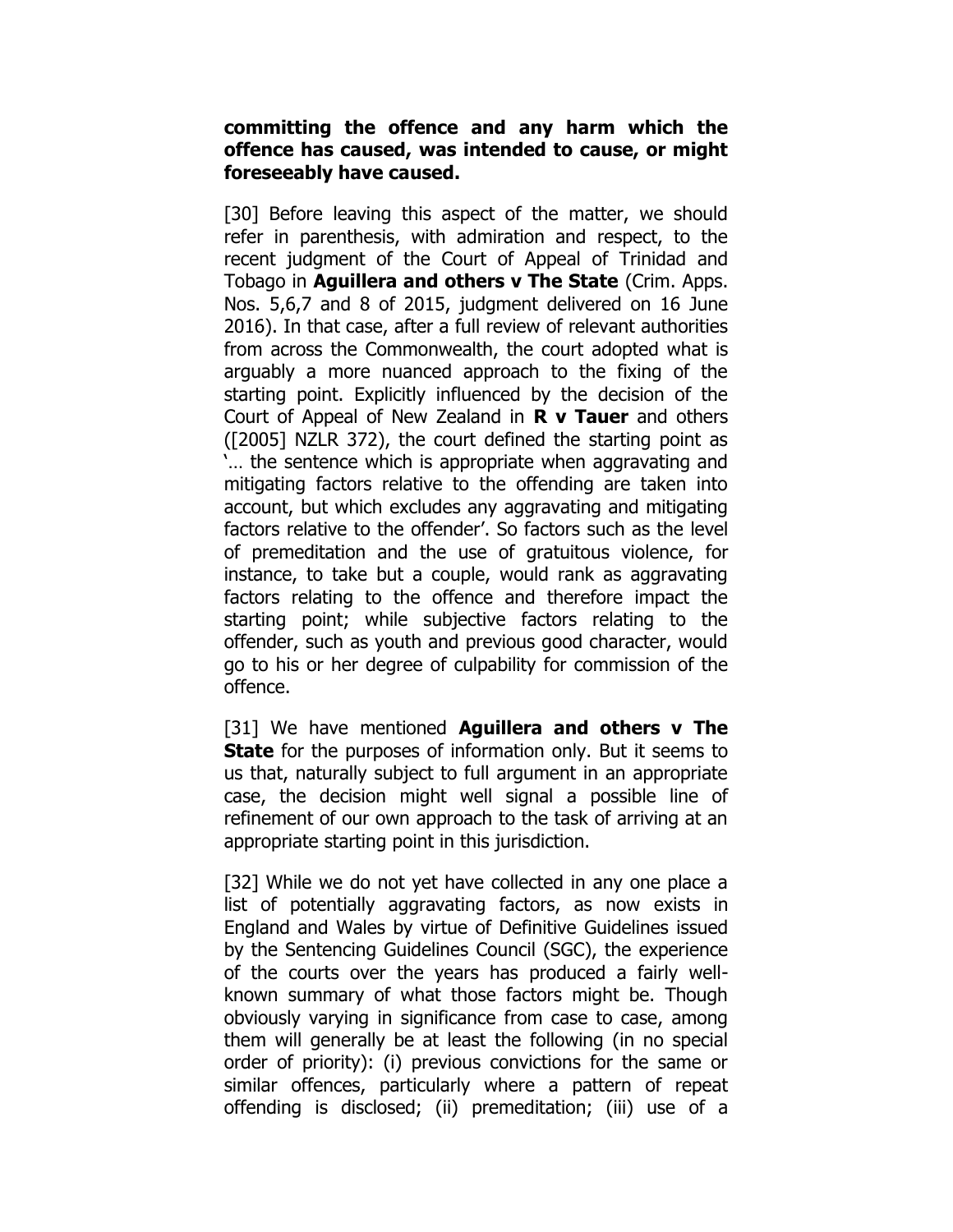firearm (imitation or otherwise), or other weapon; (iv) abuse of a position of trust, particularly in relation to sexual offences involving minor victims; (v) offence committed whilst on probation or serving a suspended sentence; (vi) prevalence of the offence in the community; and (vii) an intention to commit more serious harm than actually resulted from the offence. Needless to say, this is a purely indicative list, which does not in any way purport to be exhaustive of all the possibilities.

[33] As regards mitigating factors, P Harrison JA (as he then was), writing extra-judicially in 2002, cited with approval Professor David Thomas' comment that '[m]itigating factors exist in great variety, but some are more common and more effective than others'. Thus, they will include, again in no special order of priority, factors such as (i) the age of the offender; (ii) the previous good character of the offender; (iii) where appropriate, whether reparation has been made; (iv) the pressures under which the offence was committed (such as provocation or emotional stress); (v) any incidental losses which the offender may have suffered as a result of the conviction (such as loss of employment); (vi) the offender's capacity for reform; (vii) time on remand/delay up to the time of sentence; (viii) the offender's role in the commission of the offence, where more than one offender was involved; (ix) cooperation with the police by the offender; (x) the personal characteristics of the offender, such as physical disability or the like; and (xi) a plea of guilty. Again, as with the aggravating factors, this is not intended to be an exhaustive list." (Emphasis added)

[26] In **Clive Barrett v R**, a starting point of 25 years was described as being "out of

sync with sentences imposed by this court for similar offences".<sup>4</sup> Both the appellant and

the Crown are *ad idem* in relation to this point.

[27] The learned trial judge would have erred when she chose a starting point of 25

years. It does seem, however, that although she referred to the sentence of 25 years'

<sup>4</sup> Paragraph [33]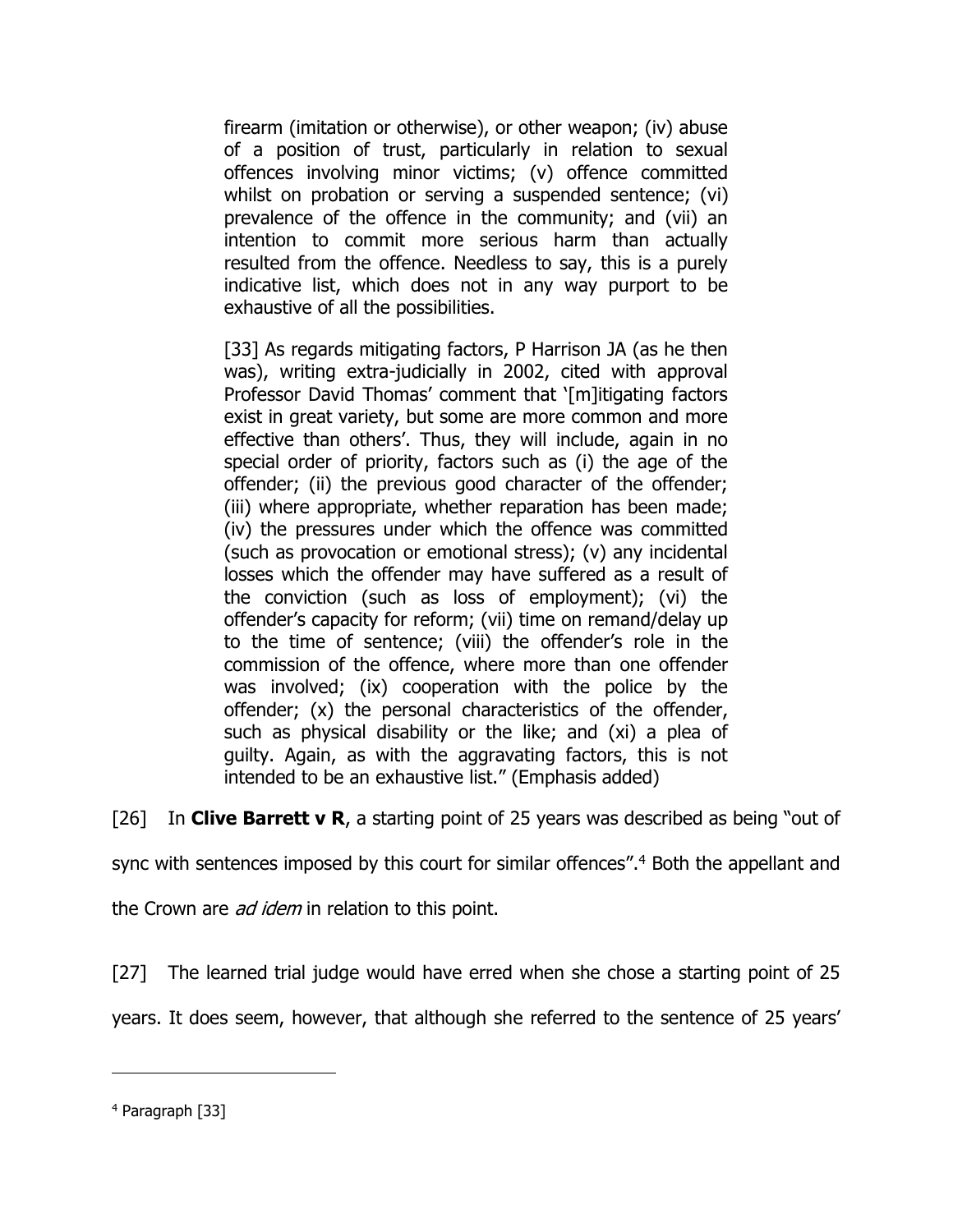imprisonment as a starting point, it was, in actuality, the provisional sentence she had arrived at after taking into account aggravating factors, such as previous conviction and premeditation. It was that sentence to which the credit for the guilty plea was applied. Strictly speaking, therefore, it could not have been the starting point although the learned trial judge referred to it as such.

## **The learned trial judge erred in failing to make sufficient allowance, or give to the Appellant the appropriate credit, for the time the Appellant spent in custody**

[28] In **Meisha Clement v R**, Morrison P, in addressing this issue, stated:

"[34] … in relation to time spent in custody before trial, we would add that it is now accepted that an offender should generally receive full credit, and not some lesser discretionary discount, for time spent in custody pending trial. As the Privy Council stated in **Callachand & Anor v The State** ([2008] UKPC 49, para.9), an appeal from the Court of Appeal of Mauritius –

'... any time spent in custody prior to sentencing should be taken fully into account, not simply by means of a form of words but by means of an arithmetical deduction when assessing the length of the sentence that is to be served from the date of sentencing'.

[35] This decision was applied by the Caribbean Court of Justice in **Romeo DaCosta Hall v The Queen** ([2011] CCJ 6 (AJ), para. [32]), an appeal from the Court of Appeal of Barbados, in which Wit JCCJ, in a separate concurring judgment, remarked the emergence of '[a] worldwide view ... that time spent in pre-trial detention should, at least in principle fully count as part of the served time pursuant to the sentence of the court'."

[29] In the case at bar, the appellant's sentence was only reduced by one year and

six months, although he had spent two years and six months in custody. This was

clearly an error on the part of the learned trial judge. It is beyond dispute that the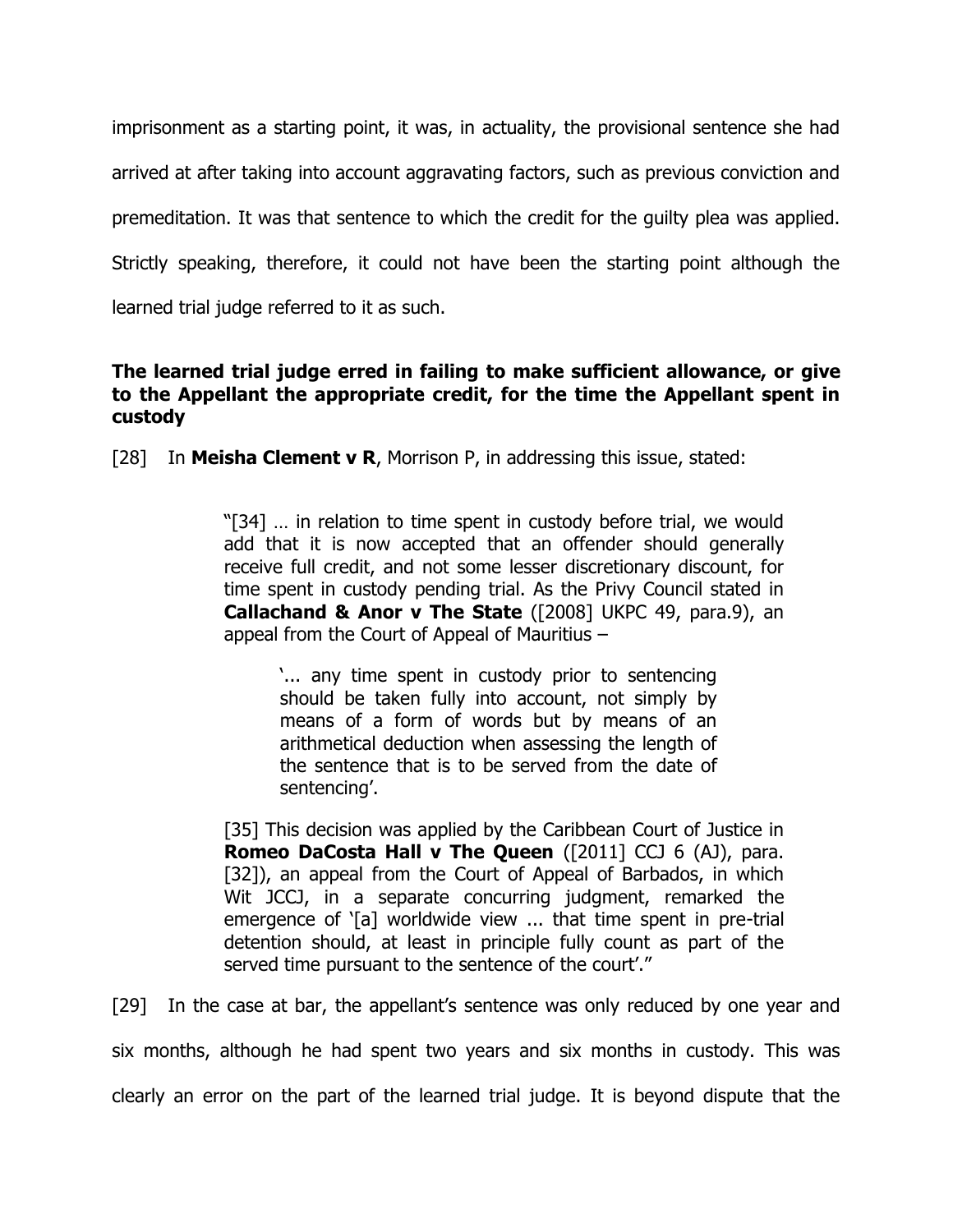appellant should have received full credit for the time spent in custody. The learned trial

judge erred in law in sentencing the appellant by failing to give the proper discount, or

sufficient credit, to the appellant for his guilty plea.

## **The learned trial judge erred in law in sentencing the appellant by failing to give the proper discount, or sufficient credit, to the appellant for his guilty plea.**

[30] The importance of treating with a quilty plea as a mitigating factor was also

addressed by Morrison P in **Meisha Clement v R**, where he stated thus:

"[36] Next, as regards the plea of guilty, such a plea must, as P Harrison JA stated in **R v Collin Gordon** (unreported, Court of Appeal, Jamaica, Supreme Court Criminal appeal No 211/1999, judgment delivered 3 November 2005), 'attract a specific consideration by a court'. The rationale for this has been variously explained. In **Keith Smith v R** ((1992) 42 WIR 33, for instance, a decision of the Court of Appeal of Barbados, Sir Denys Williams CJ observed that '[i]t is accepted that a plea of 'Guilty' may properly be treated as a mitigating factor in sentencing as an indication that the offender feels remorse for what he has done'. And in **R v Collin Gordon**, P Harrison JA said this (page 5):

> 'The rationale in affording to an offender the consideration of discounting the sentence because of a guilty plea on the first opportunity is based on the conduct of the offender. He has thereby frankly admitted his wrong, has not wasted the court's time, thereby saving valuable judicial time and expense, has thrown himself on the mercy of the court and may be seen as expressing some degree of remorse'."

[31] The extent of the discount is not rigidly fixed, although it has now been made the subject of legislation. The question of the extent of the discount to be allowed in a particular case is a matter for the discretion of the sentencing judge and is directly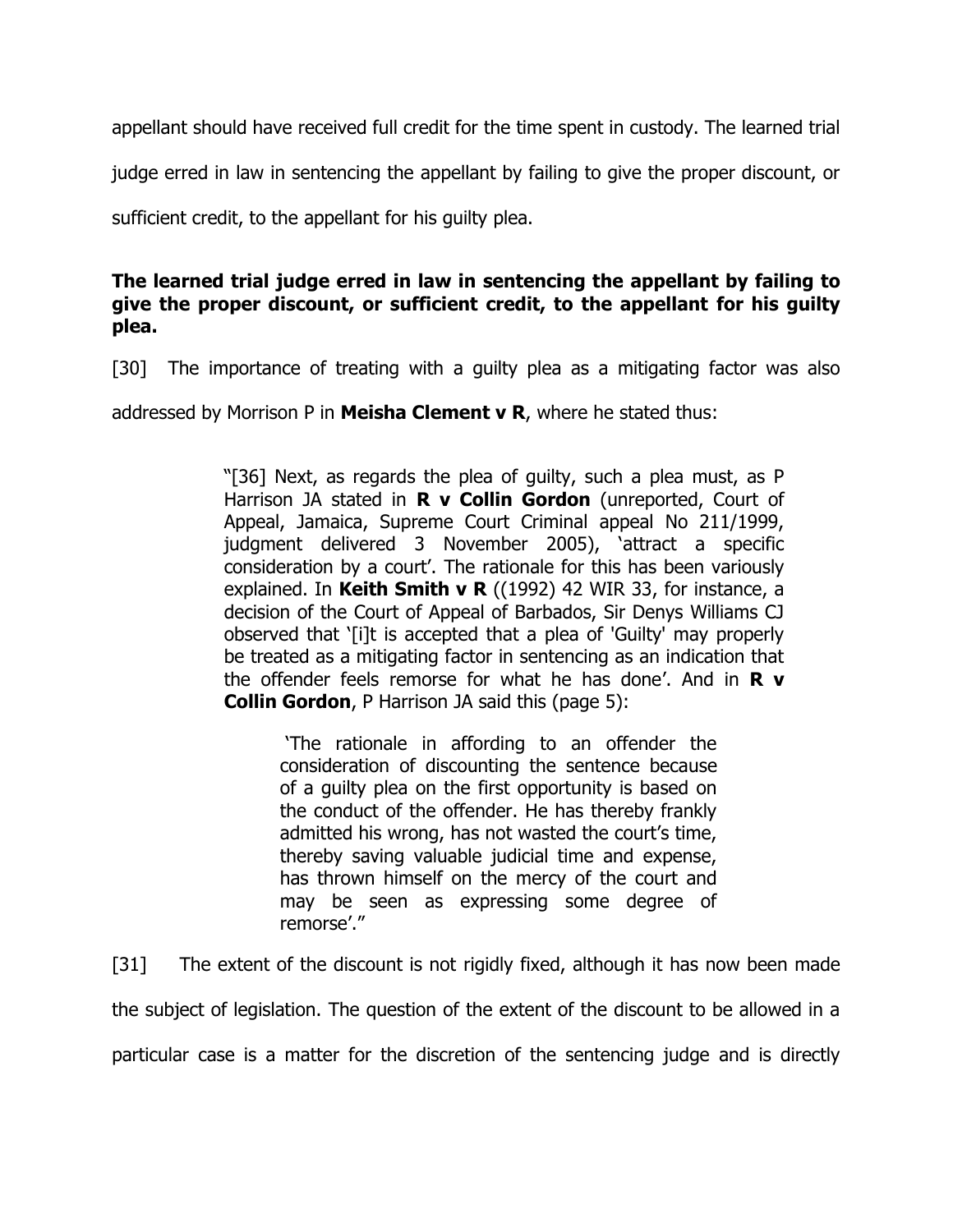related to the circumstances of each case. Section 42D of the Criminal Justice (Administration) (Amendment) Act, 2015 states:

> "(1) Subject to the provisions of this Part, where a defendant pleads guilty to an offence with which he has been charged, the Court may, in accordance with subsection (2), reduce the sentence that it would otherwise have imposed on the defendant, had the defendant been tried and convicted of the offence.

> (2) Pursuant to subsection (1), the Court may reduce the sentence that it would otherwise have imposed on the defendant in the following manner –

- (a) where the defendant indicates to the Court, on the first relevant date, that he wishes to plead guilty to the offence, the sentence may be reduced by up to fifty percent;
- (b) **where the defendant indicates to the Court, after the first relevant date but before the trial commences, that he wishes to plead guilty to the offence, the sentence may be reduced by up to thirty-five percent**;
- (c) where the defendant pleads guilty to the offence after the trial has commenced, but before the verdict is given, the sentence may be reduced by up to fifteen percent; …" (Emphasis added)

[32] The legislation also lists the factors which are to be taken into account in the

determination of the appropriate discount. Section 42 H states:

"Pursuant to the provisions of this Part, in determining the percentage by which a sentence for an offence is to be reduced, in respect of a guilty plea made by a defendant within a particular period referred to in 42D(2) and 42E(2), the Court shall have regard to the following factors namely-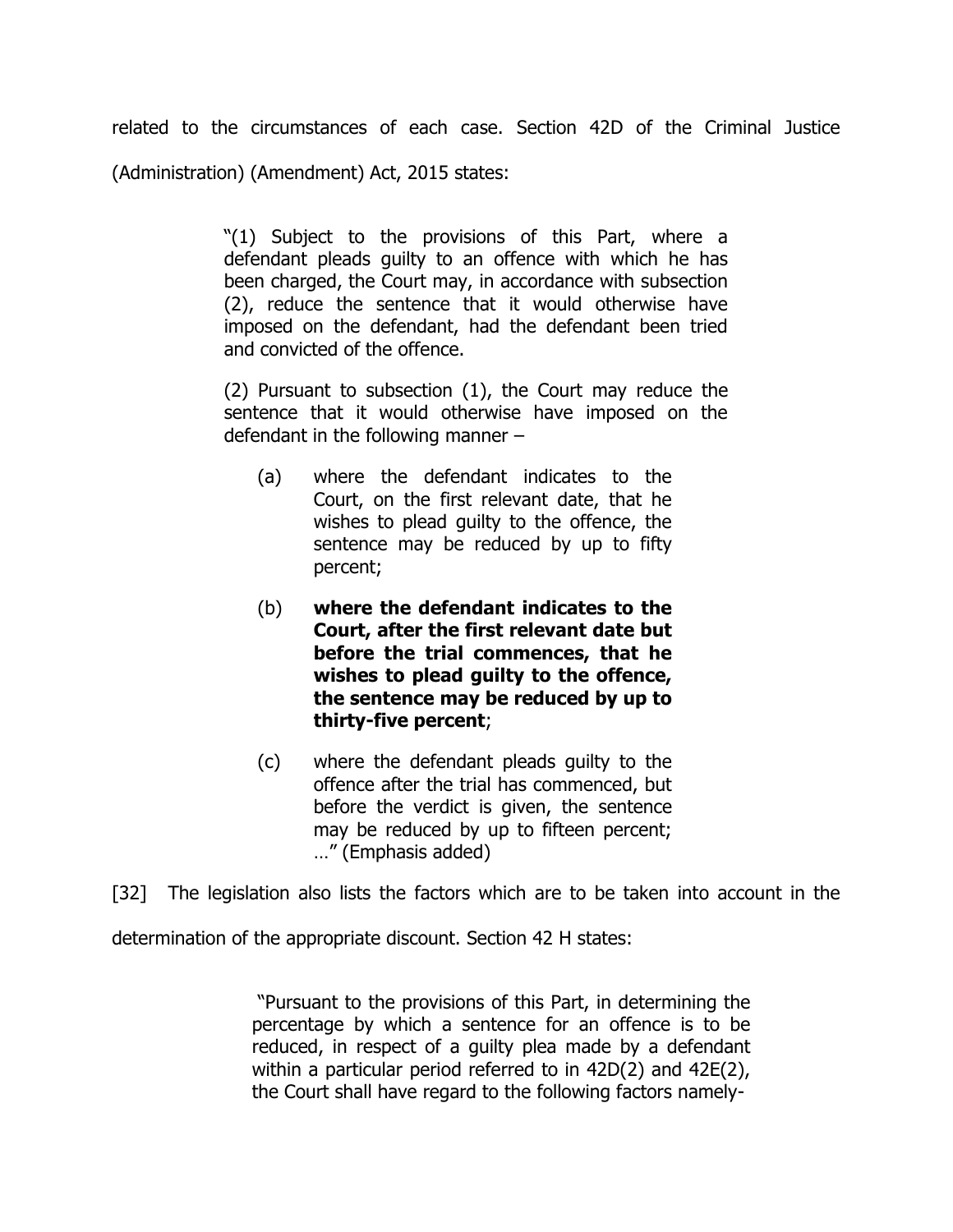- (a) whether the reduction of the sentence of the defendant would be so disproportionate to the seriousness of the offence, or so inappropriate in the case of the defendant, that it would shock the public conscience;
- (b)the circumstances of the offence, including its impact on the victims;
- (c) any factors that are relevant to the defendant;
- (d) the circumstances surrounding the plea;
- (e)where the defendant has been charged with more than one offence, whether the defendant pleaded guilty to all of the offences;
- (f) whether the defendant has any previous convictions;
- (g)any other factors or principles the Court considers relevant."

[33] The learned trial judge considered the timing of the guilty plea and indicated

that it was not done on the first relevant date, which was correct. There was, however,

no indication of how she arrived at the three year discount. In addressing this issue,

she merely stated:

"I discount your guilty plea by three years because it is not the earliest plea and the Criminal Justice (Administration) act says it is up to the judge's discretion to discount up to fifty per cent. It is may, not a must if you plead guilty depending on the circumstances, you may not necessarily benefit from a reduction in that amount."

[34] She erred in that regard.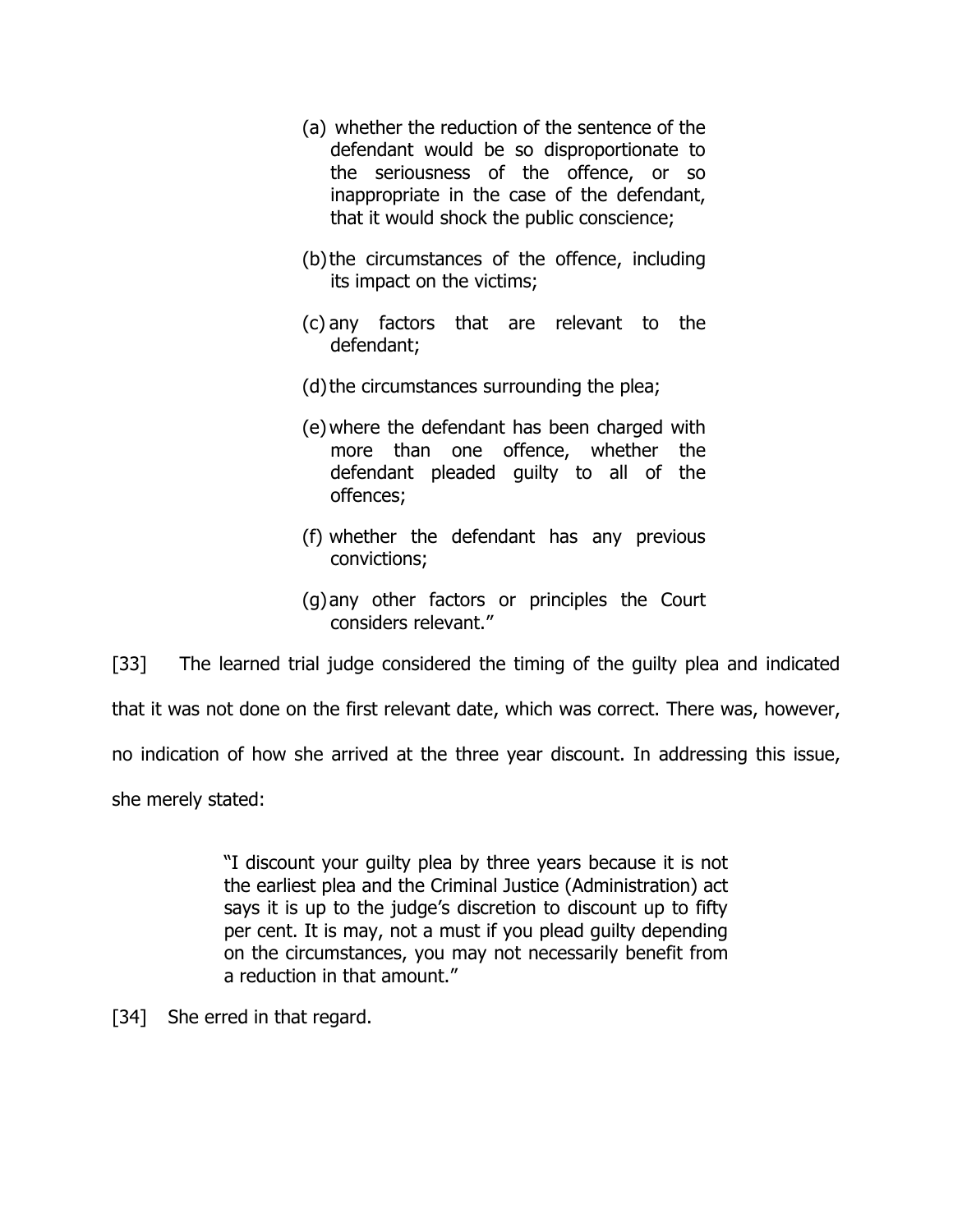[35] In light of the learned trial judge's errors as identified and in accordance with the established practice of the court, we will proceed to consider the question of sentence afresh.

[36] The principles applicable to sentencing were recently revisited by this court in **Patrick Green v R** [2020] JMCA Crim 17, a case in which the appellant had pleaded guilty to all counts on an indictment which charged him with illegal possession of firearm (eight counts), robbery with aggravation (five counts), rape (eight counts) and grievous sexual assault (two counts).

[37] In considering the issue of sentence, the court noted that there was no indication in the learned trial judge's sentencing remarks that she had given any discount on account of the appellant's guilty plea. Morrison P, who delivered the judgment of the court stated:

> "Firstly, it is beyond controversy that the four 'classical principles of sentencin'", as this court described them in **R v Beckford & Lewis**  ((1980) 17 JLR 202, 202-203), are retribution, deterrence, prevention and rehabilitation. Thus, the possibility of rehabilitation, even in a case calling for condign punishment, must always be considered by the sentencing judge. Accordingly, in **R v Errol Brown** ((1988) 25 JLR 400, 401), the court considered that, in imposing a well-deserved deterrent sentence, the sentencing judge ought to have kept in mind 'a possible rehabilitation of the prisoner'. And similarly, in **Michael Evans v R** ([2015] JMCA Crim 33), the court found that counsel's criticism that the sentencing judge, whose primary focus appeared to have been on the principle of deterrence, had failed to demonstrate that he had also taken into account the need to rehabilitate the offender, was 'not at all unjustified'."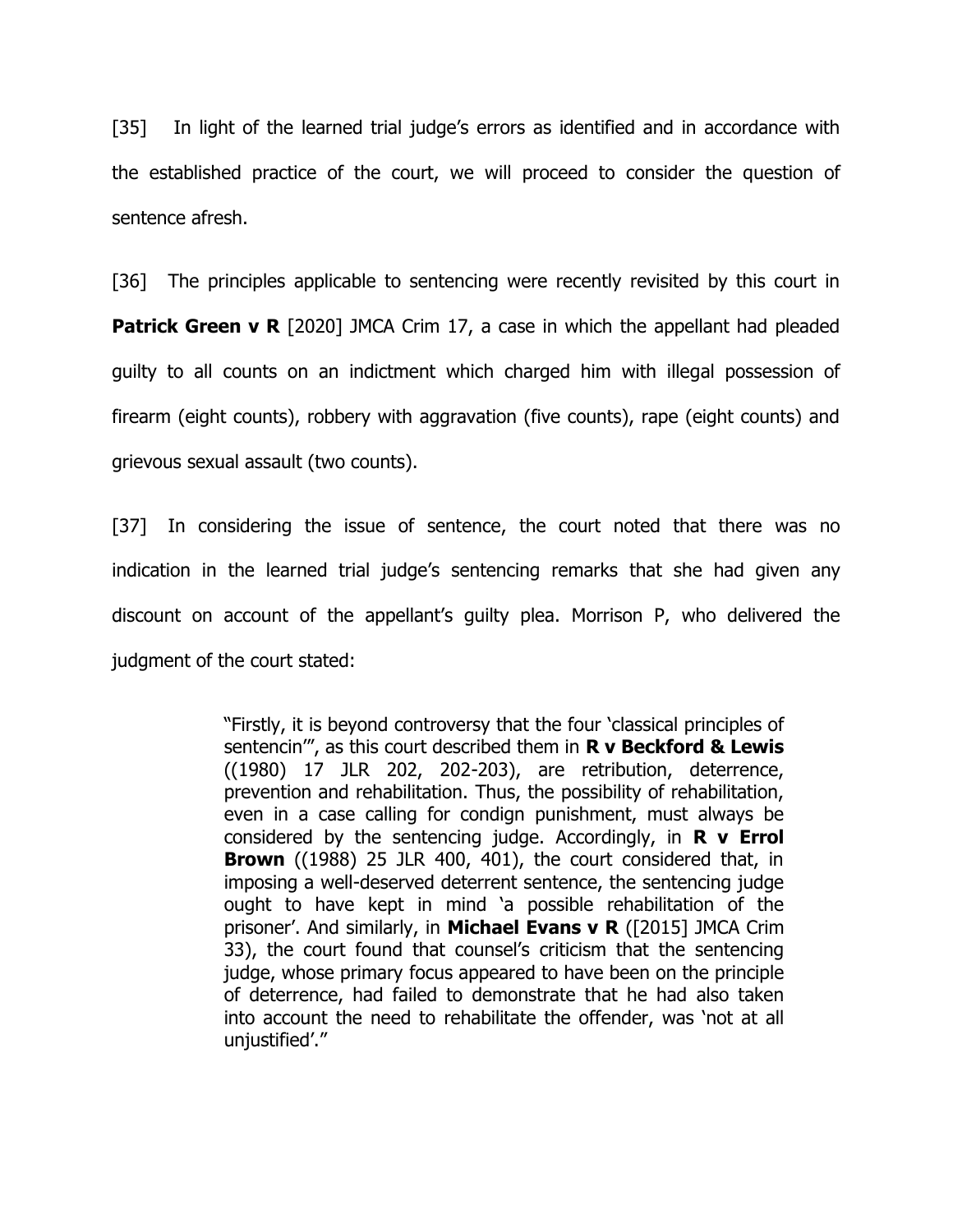[38] In addition to its consideration of the above principles, the court should also determine the usual range of sentences for the offence and the starting point within that range (see **Patrick Green v R**, at paragraph [22]). Having taken those factors into account the next step is the adjustment of the starting point upwards and/or downwards in light of the aggravating and/or mitigating factors (see **R v Evrald Dunkley** (unreported) Court of Appeal, Jamaica, Resident Magistrates' Criminal Appeal No 55/2001, judgment delivered 5 July 2002).

[39] The approach of this court in appeals against sentence was addressed by the court in **Alpha Green v R** (1969) 11 JLR 283, 284, in which the court adopted the statement of principle by Hilbery J in **R v Ball** (see paragraph [22] above).

[40] This statement of the principle was approved by this court in **Meisha Clement v R** and recently in **Patrick Green v R**<sup>5</sup>. When considering an appeal against sentence, therefore, this court's concern is to determine whether the sentence imposed by the judge "(i) was arrived at by applying the usual, known and accepted principles of sentencing; and (ii) falls within the range of sentences which (a) the court is empowered to give for the particular offence, and (b) is usually given for like offences in like circumstances. Once this court determines that the sentence satisfies these

<sup>5</sup> Para. [23]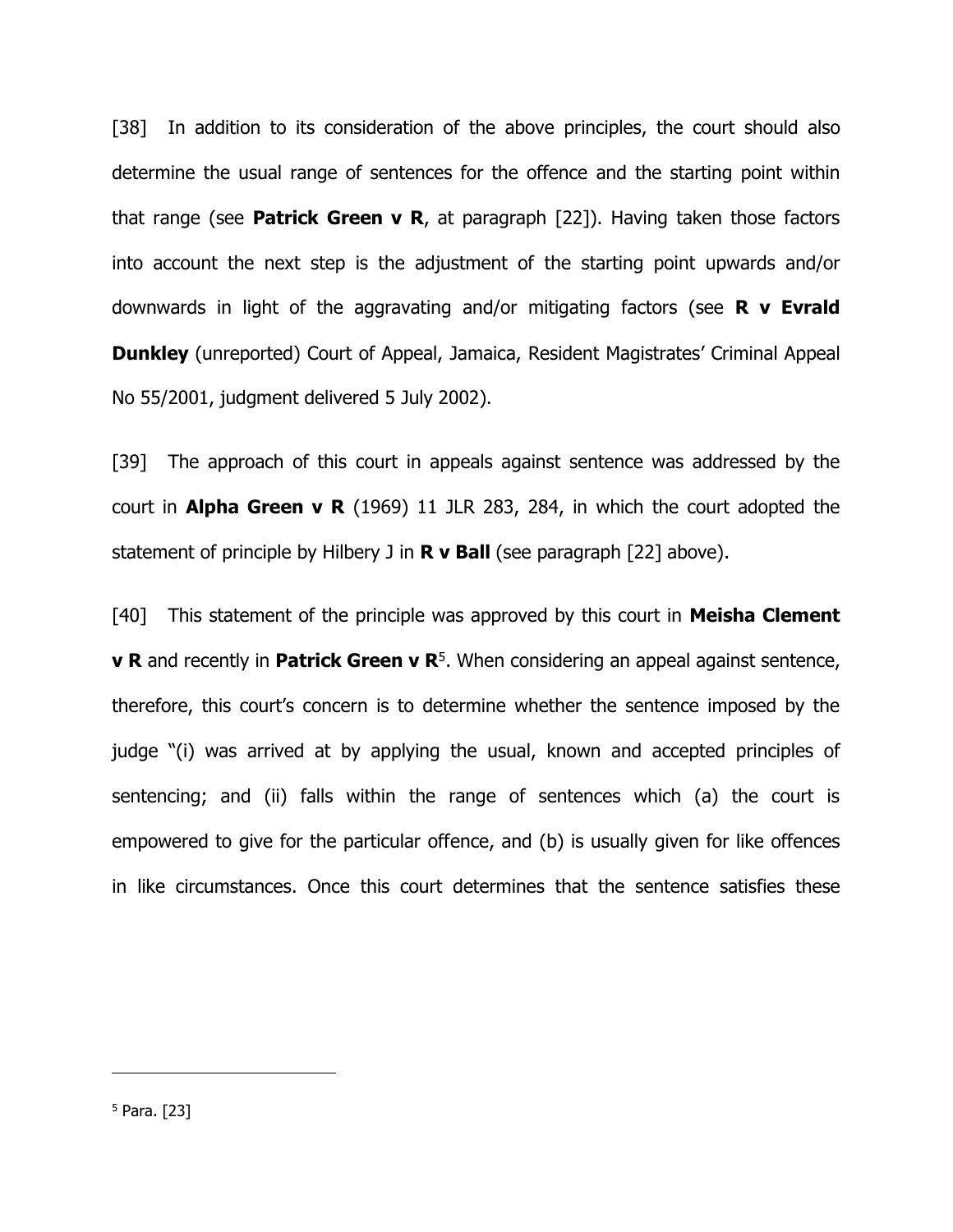criteria, it will be loath to interfere with the sentencing judge's exercise of his or her discretion". 6

#### **Was the sentence manifestly excessive?**

[41] Mr Wilkinson relied on **R v Romario Brown**, in support of his contention that the sentence imposed on the appellant was manifestly excessive. In that case, where the deceased was stabbed 25 times, 20 years was used as the starting point and the defendant was ultimately sentenced to 12 years' imprisonment.

[42] The Crown in its submission that the sentence imposed was not manifestly excessive, referred to **Daniel Robinson v R** and **Clive Barrett v R**. In **Daniel Robinson v R**, in which the appellant strangled a woman with whom he had been intimately involved, the sentence was reduced from 20 years to 15 years. He, like the appellant in this case, had pleaded guilty. However, unlike the appellant, he did not have a previous conviction for a similar offence. The appellant in the case at bar was previously convicted of the offence of wounding with intent and was sentenced to nine years' imprisonment at hard labour. We have also noted that the complainant in that case was a former partner.

[43] In **Clive Barrett v R**, the appellant who had pleaded guilty to manslaughter was sentenced to 25 years having pleaded guilty at the first opportunity. The sentence was reduced to nine years having been found to be manifestly excessive. In that case, the

<sup>6</sup> **Meisha Clement v R** at paragraph [43]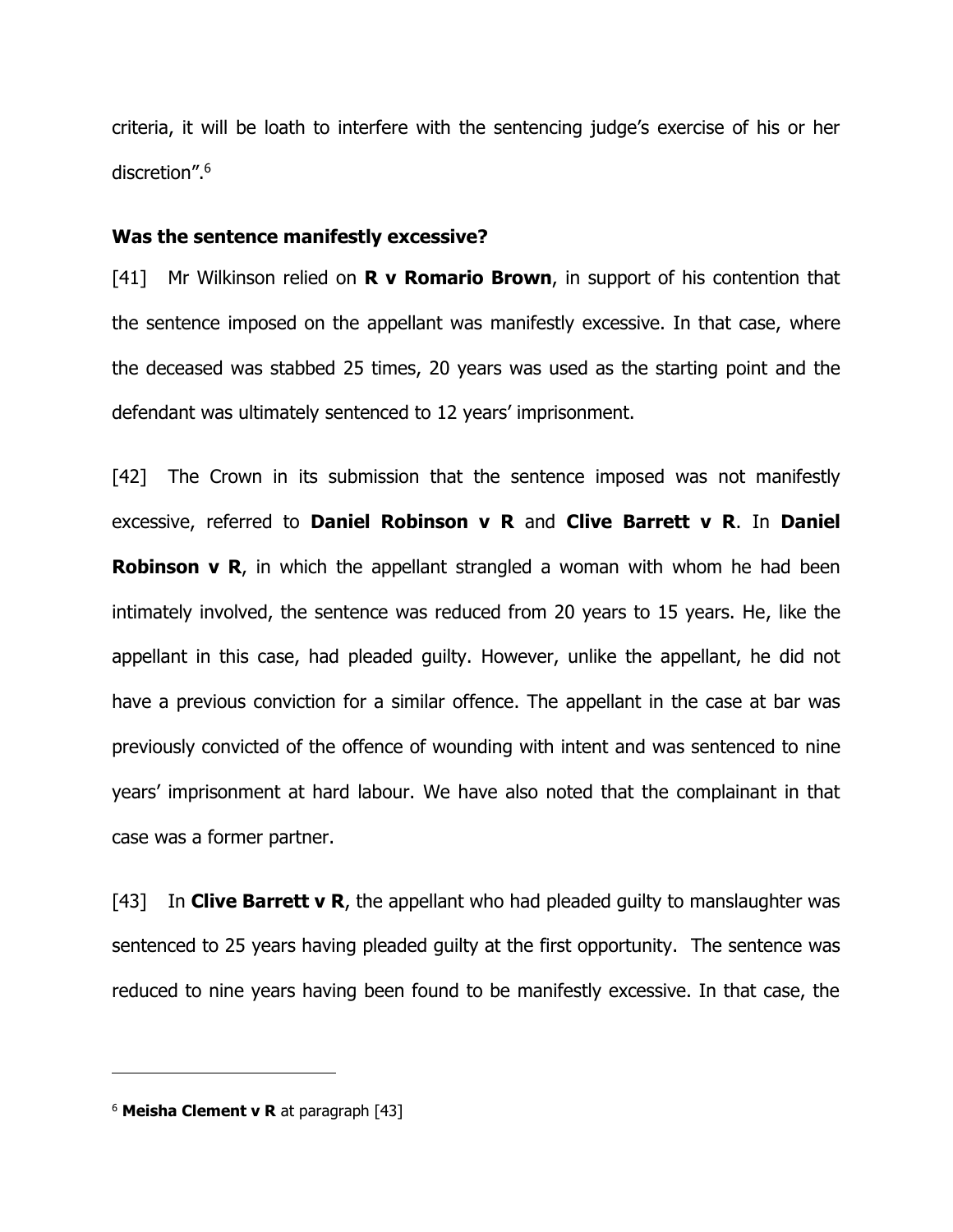appellant had administered corporal punishment on the deceased infant who died as a result of injuries sustained during the beating. The appellant had been previously convicted for murder and had served his sentence. The court stated that a reasonable starting point in the circumstances of that case was 12 years and not 25 as utilised by the trial judge.

[44] Sinclair-Haynes JA, who delivered the judgment of the court, referred to **R v Kevin Grant** (unreported), Court of Appeal, Jamaica, Supreme Court Criminal Appeal No 161/2004, judgment delivered 10 November 2006, in which the sentence of nine years' imprisonment imposed by the trial judge was confirmed by this court.

[45] The learned judge of appeal also referred to **R v Herron Spence** (unreported), Court of Appeal, Jamaica, Supreme Court Criminal Appeal No 150/2004, judgment delivered 28 July 2006, in which the sentence of 10 years' imprisonment was affirmed.

[46] We have also found the case **Bertell Myers v R** [2013] JMCA 58 to be of great assistance in our consideration of this issue. In that case, Morrison JA (as he then was), in his consideration of whether the sentence of 15 years' imprisonment imposed on the appellant for the offence of manslaughter was excessive, referred to the following cases:

(1) **Daniel Robinson v R** [2010] JMCA Crim 75 – the appellant pleaded guilty to manslaughter having strangled the deceased with whom he was involved, was sentenced to 20 years' imprisonment. The sentence was reduced to 15 years;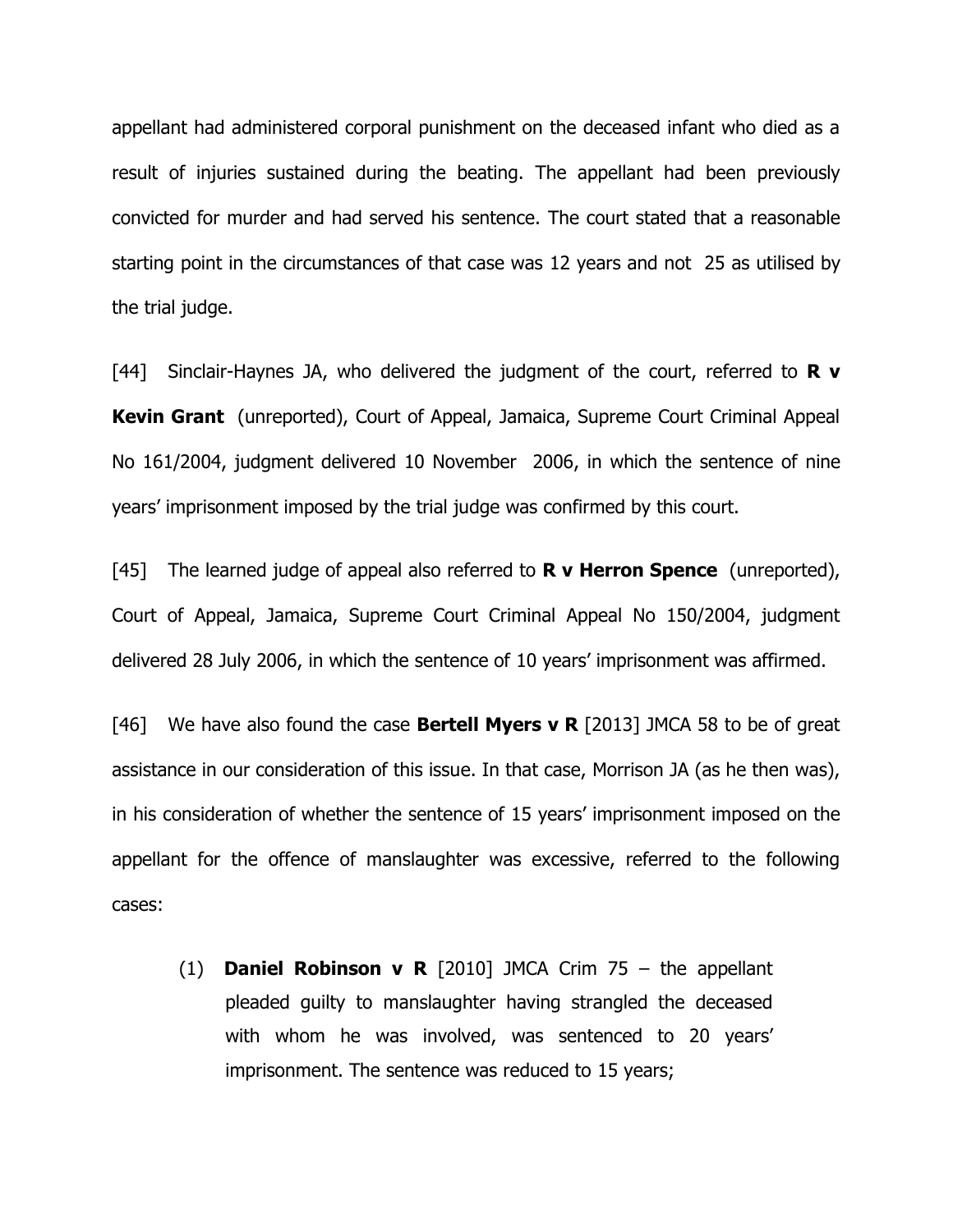- (2) **Tafari Johnson v R** [2012] JMCA Crim 18 the sentence was reduced to 15 years' imprisonment;
- (3) **Durrant Morris v R** [2012] JMCA Crim 42 The appellant who pleaded guilty to manslaughter was sentenced to 15 years' imprisonment. The sentence was upheld.

Morrison JA also stated:

"[17] It will be recalled that the sentence of seven years' imprisonment imposed by a majority of this court in **R v Icilda Brown** was one imposed after a full trial. On the basis of this highly selective review of a few recent decisions of this court in cases involving guilty pleas (among them, cases with a domestic dimension), we are bound to say that the range of five to seven years approved by the majority in that case appears to be significantly below the current level of sentencing in not wholly dissimilar circumstances approved by this court."

[47] The sentence of 15 years' imprisonment was reduced to 12 years as there was no evidence of premeditation unlike the situation in **Daniel Robinson v R**. We have, however, noted that in **Daniel Robinson v R** the appellant's previous conviction was for a minor offence. That is certainly not the situation in the case at bar.

[48] By virtue of section 9 of the Offences Against the Person Act, a person who is convicted of manslaughter may be either imprisoned for life and/or fined. Bearing in mind the prevalence of similar offences in our society, the imposition of a fine would almost certainly "shock the public conscience". Mr Wilkinson has not sought to impress upon the court that the imposition of a non-custodial sentence would have been appropriate.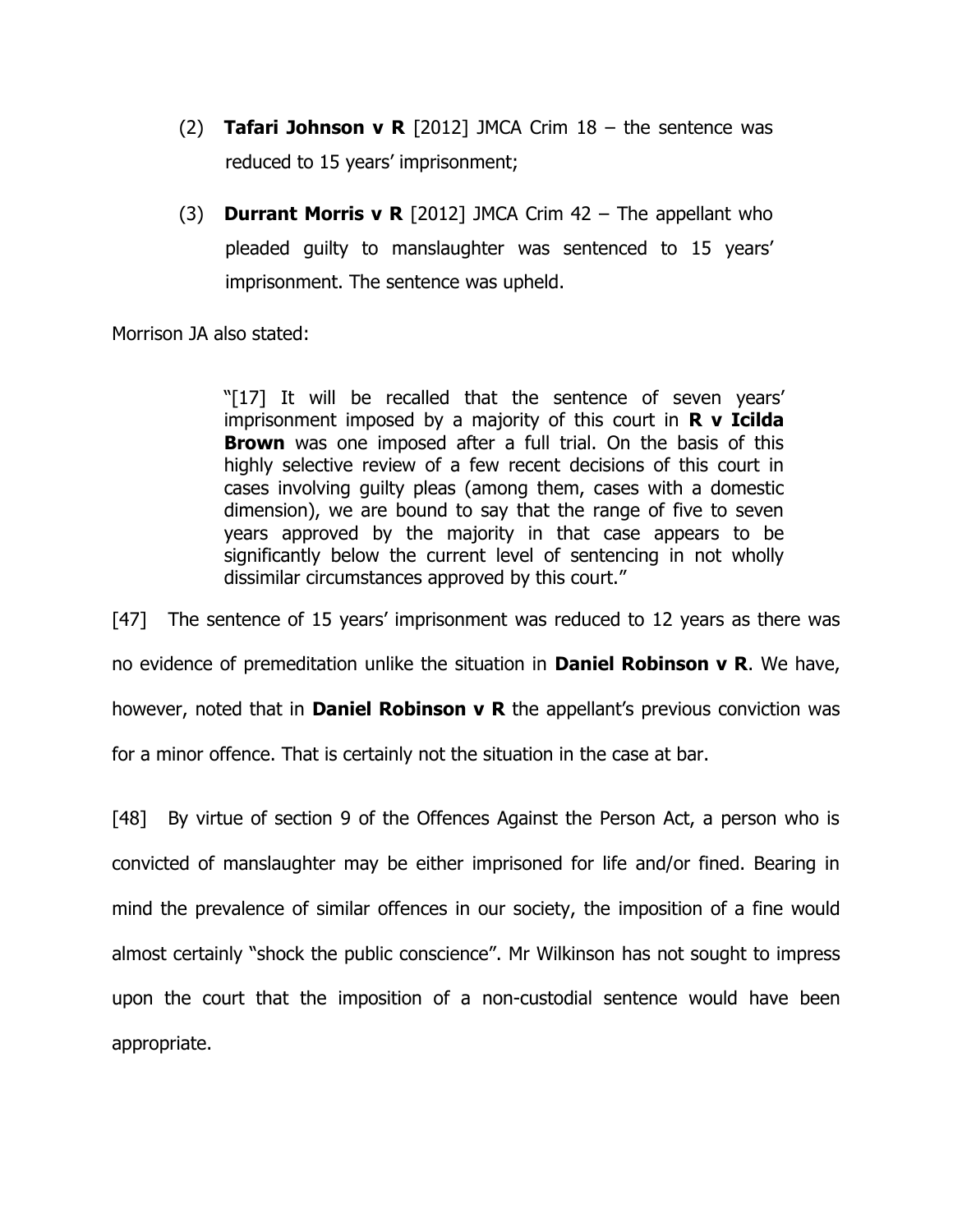[49] In seeking to arrive at an appropriate starting point, it is acknowledged that the maximum penalty of life imprisonment is reserved for worst cases. The facts on which the appellant is being sentenced do not indicate that this is such a case, although a family has been deprived of their loved one. The normal range of sentences usually imposed for manslaughter is from 3 - 15 years. In **Dosane Jackson v R** [2020] JMCA Crim 3, F Williams JA indicated that a sentence of 15 years' imprisonment "would be nearer to the top of the range for a manslaughter sentence". <sup>7</sup> There are cases, however, which may fall outside the usual range.

[50] As stated by Morrison P in **Meisha Clement v R**, in order to arrive at an appropriate starting point, the seriousness of the offence must be taken into account. He also stated that in assessing the seriousness of the offence the provisions of the United Kingdom Criminal Justice Act, 2003 may be used as a guide. These provisions refer to the offender's culpability in committing the offence as well as any harm that the offence caused, was intended to cause or might have caused. Morrison P also stated that:

> "…in arriving at the appropriate starting point in each case, the sentencing judge must take into account and seek to reflect the intrinsic seriousness of the particular offence."<sup>8</sup>

<sup>7</sup> Paragraph [19]

<sup>8</sup> Paragraph [29]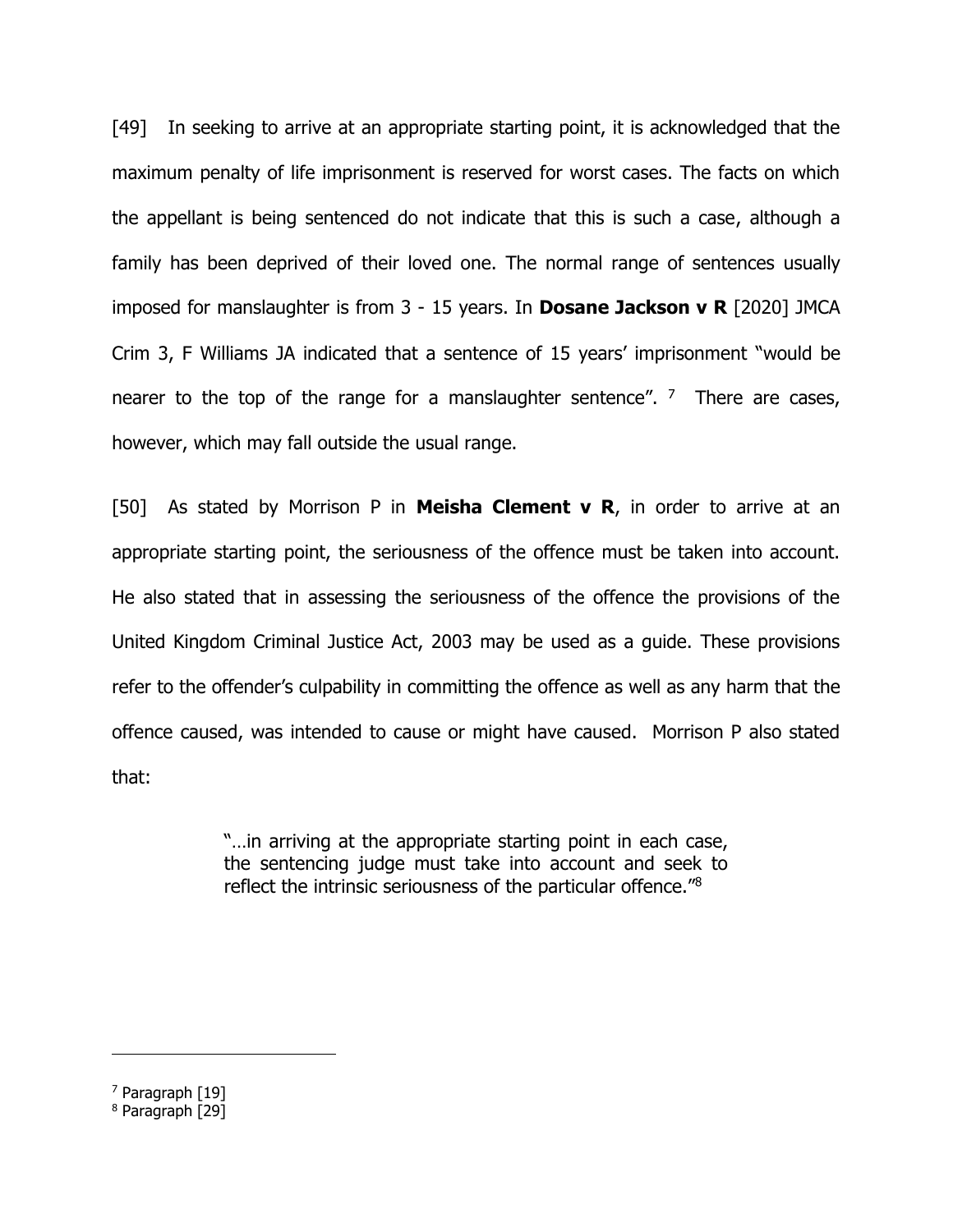[51] A reasonable starting point would be 12 years' imprisonment in light of the serious nature of the offence and the circumstances of its commission, including, the appellant's effort at concealing the body of the deceased.

[52] The aggravating factors are: (i) the appellant's previous conviction for a violent offence against a person with whom he was intimately involved; (ii) the short period of time between his release from prison and the commission of this offence; (iii) the prevalence of similar offences; (iv) the absence of remorse; and (v) the appellant's attempt to flee upon the arrival of the police.

[53] Where the issue of remorse is concerned, Mr Wilkinson urged the court to treat the appellant's attempt to take his own life as an indication of remorse. This, however, was not borne out by any fact disclosed to the court. In his interview with the probation aftercare officer, the appellant had indicated that the plea was entered out of frustration. He had a subsequent "about turn" later in that interview and expressed remorse. We have observed, however, that in his application for leave to appeal his sentence, which was considered by the single judge, he stated that he was forced to plead guilty due to threats from the police that if he did not do so his family would be killed. At no time had the appellant indicate his reason for acting the way he did. The court can see no basis to treat his attempted suicide as evidence of remorse and, therefore, as a mitigating factor.

[54] We note that the learned trial judge had regard to premeditation as an aggravating factor. However, the plea was accepted on the basis of provocation and in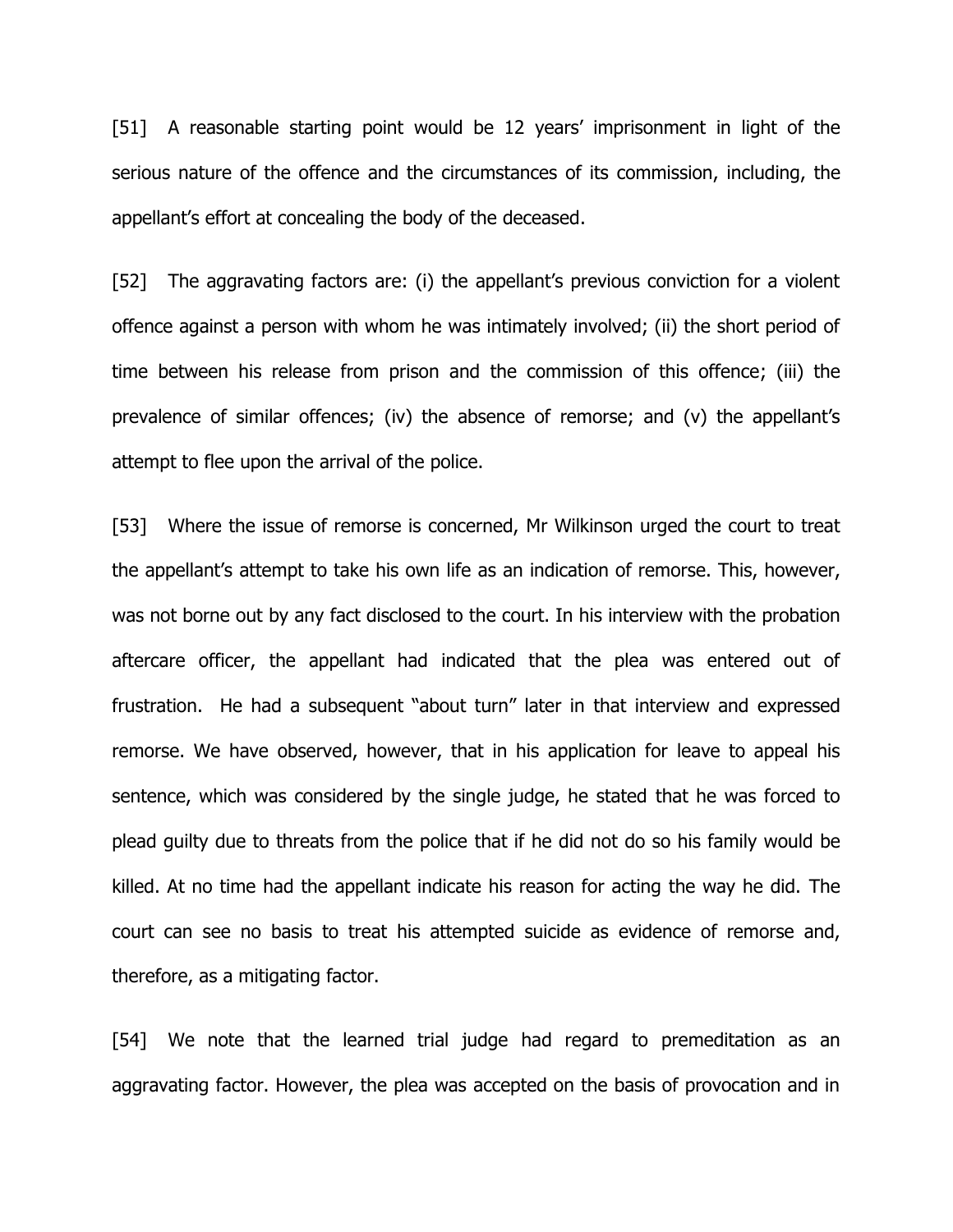the absence of any facts which disclosed premeditation she fell into error. In the circumstances, premeditation or the lack of it is not a factor for our consideration in arriving at the appropriate sentence.

[55] The mitigating factors are (i) the emotional pressure under which the offence may have been committed; and (ii) his relatively favourable social enquiry report.

[56] There is also no indication that violence was used over and above that which resulted in the death of the deceased. However, the frequency with which similar offences have been committed in recent times cannot be ignored. As was stated in **R v** 

**Sidney Beckford and David Lewis** (1980) 17 JLR 202, while "[t]here is no scientific scale by which to measure punishment, yet a trial judge must in the face of mounting violence in the community impose a sentence to fit the offender and at the same time to fit the crime".<sup>9</sup> We also bear in mind the following passage in **Bertell Myers v R**:

> "Rowe JA went on to quote extensively (at pages 203-205) from the judgment of Lawton LJ in **R v Sergeant** (1975) 60 Cr App 74, 77, in which judges were reminded of "the four classical principles which they must have in mind and apply when passing sentence", viz., retribution, deterrence, prevention and rehabilitation. As regards the element of deterrence, Lawton LJ had pointed out that this fell to be considered both with respect to deterrence of the offender and deterrence of likely offenders:

'Experience has shown over the years that deterrence of the offender is not a very useful approach, because those who have their wits about them usually find the closing of prison gates an experience which they do not want again. If they do not learn that lesson, there

<sup>9</sup> Page 203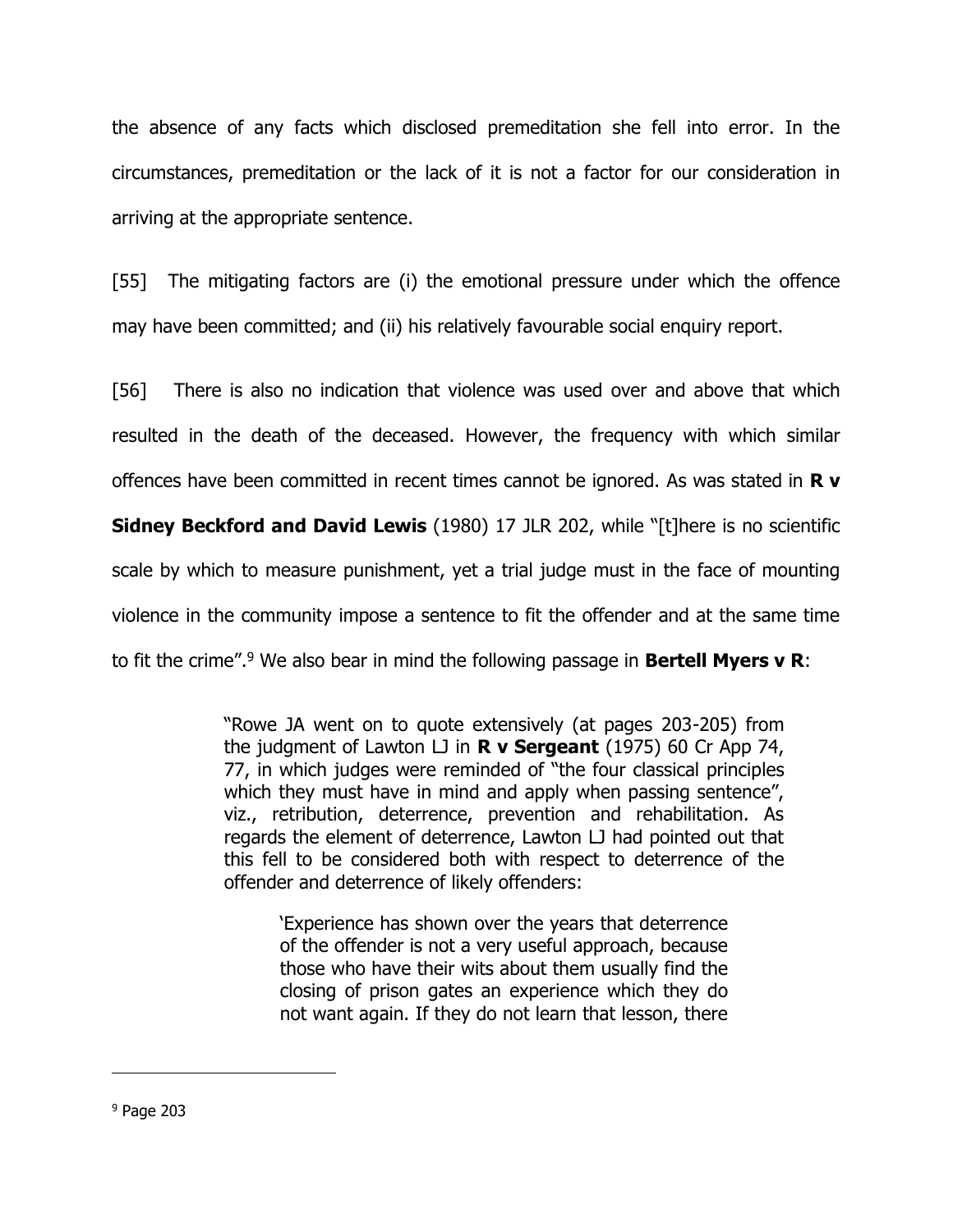is likely to be a high degree of recidivism anyway. **So far as deterrence of others is concerned, it is the experience of the courts that deterrent sentences are of little value in respect of offences which are committed on the spur of the moment, either in hot blood or in drink or both. Deterrent sentences may very well be of considerable value where crime is premeditated**. Burglars, robbers and users of firearms and weapons may very well be put off by deterrent sentences'." (Emphasis added)

[57] When the aggravating factors are taken into account and balanced with the mitigating factors, we form the view that the aggravating factors far outweigh the mitigating factors. The appellant's previous conviction for violence against a person with whom he had an intimate relationship and the short time between his release from prison and the commission of this offence weighed significantly against him. We conclude that a sentence of 20 years' imprisonment would have been appropriate had he gone to trial. This would have taken his case outside the usual range for the offence of manslaughter because of his antecedent history.

[58] Where the guilty plea is concerned, the appellant was eligible for a discount of up to 35% as the plea was offered before the commencement of the trial. However, as indicated in **Meisha Clement v R,** where the plea is offered in the face of irresistible evidence, that factor may affect the level of discount applied in a particular case. In this regard, we bear in mind the following: the appellant was the last person with whom the deceased was seen; they were quarrelling; he was later seen with her suitcase and gave her mother an explanation as to her whereabouts; the next day he was seen lying in the road in the vicinity in which the body of the deceased was found.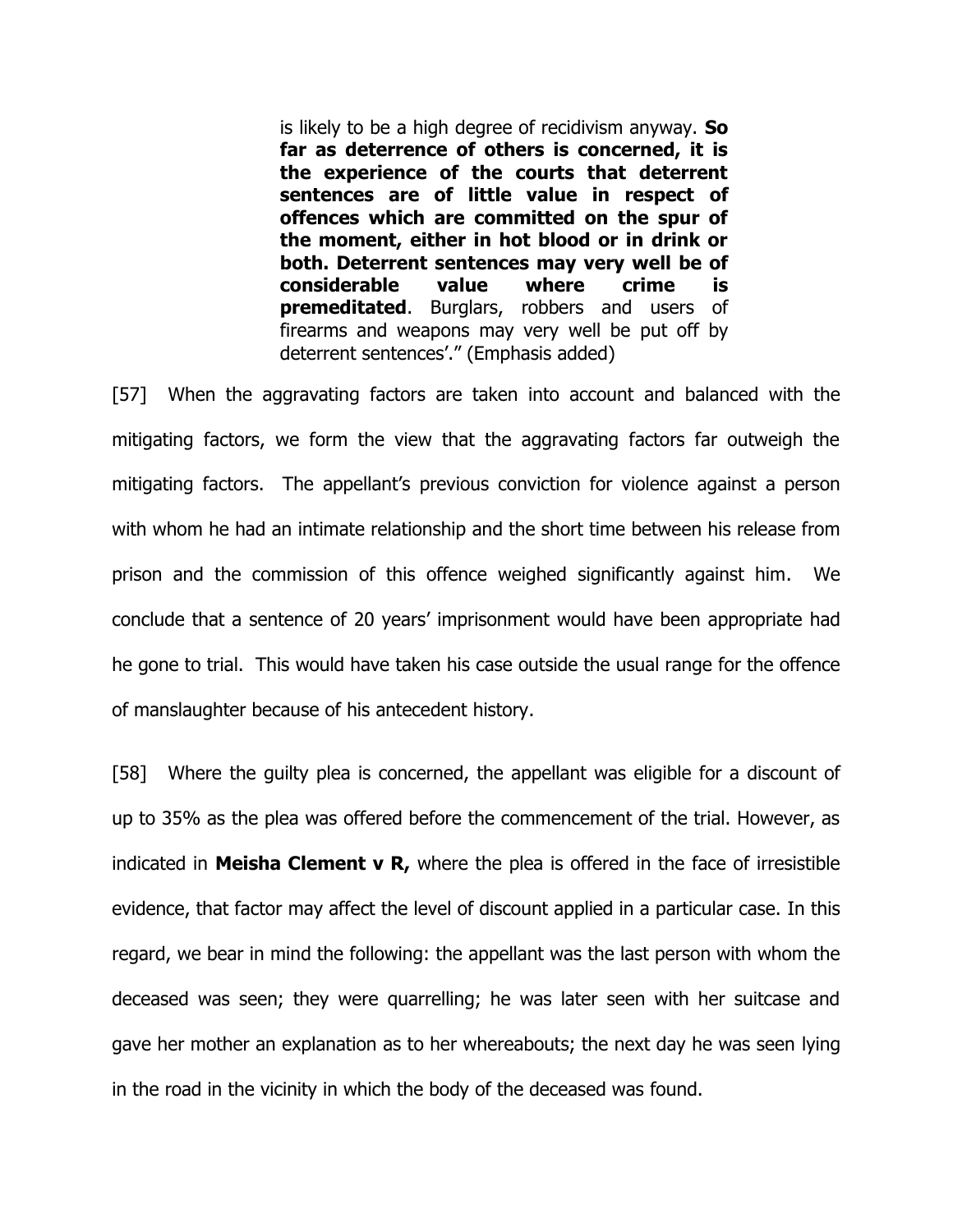[59] We also bear in mind the factors enumerated in section 42H of the Criminal Justice (Administration) Act in determining the most appropriate discount. At the invitation of the court, Mr Wilkinson made submissions on the considerations. enumerated in the section which he considered relevant. In outline, learned Queen's Counsel submitted that:

(a) within the ambit of sub-section (a), there is a certain degree of latitude and flexibility for the tribunal, to ensure that it does not shock the public conscience;

(b) the mother of the deceased was extremely traumatized, in light of the circumstances surrounding the death, including the fact that the appellant had, among other things, concealed the whereabouts of the deceased;

(c) the community reports concerning the appellant were positive, in that, persons expressed support for him and indicated that he was a family man;

(d) the circumstances surrounding the plea are nebulous; and

(f) the question of whether the appellant had any previous convictions had already been taken into account as an aggravating factor in the process of determining what would have been an appropriate sentence had the matter proceeded to trial. However, the court would,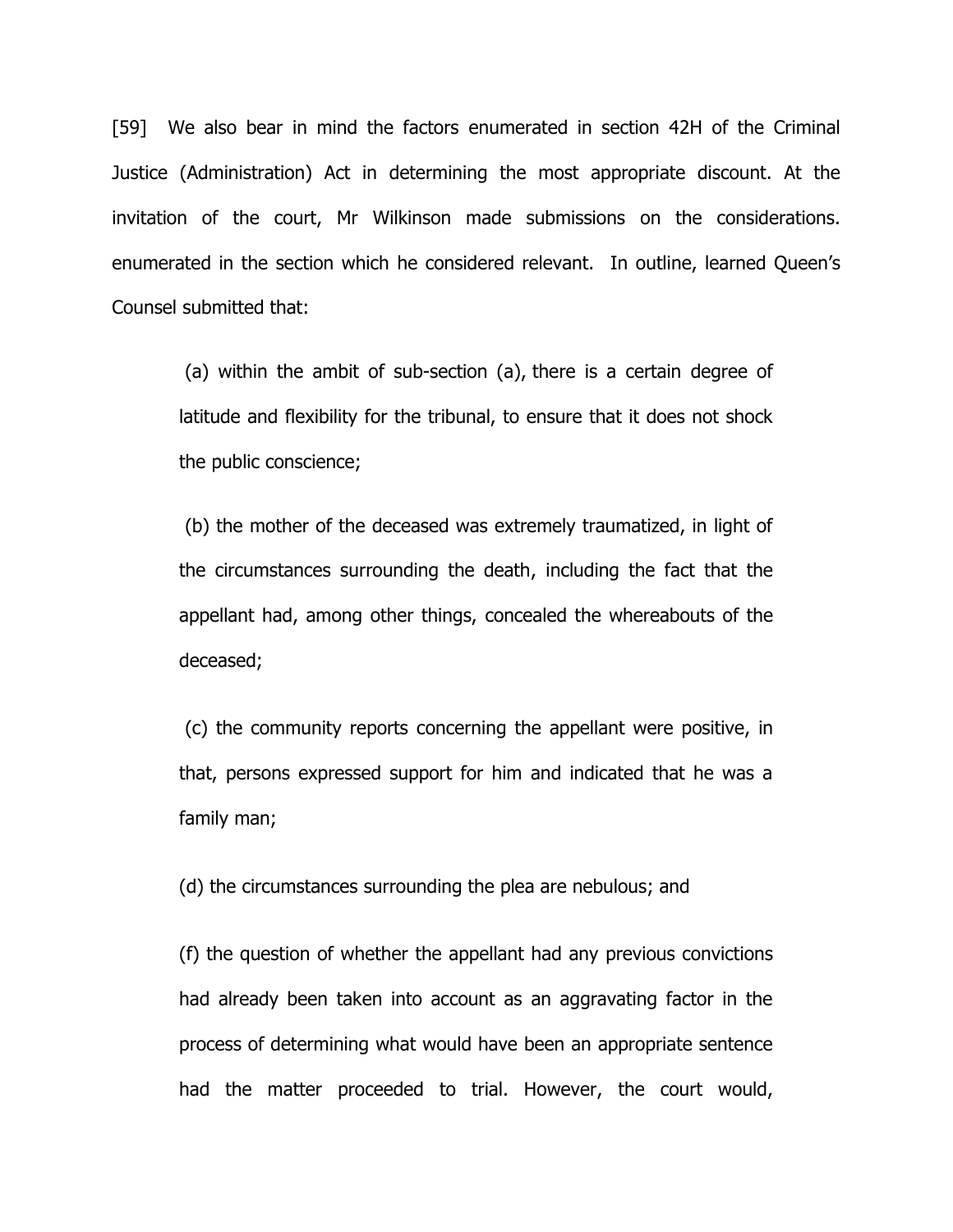nevertheless, take it into account in considering the level of discount to be given.

[60] We are not satisfied that the appellant is as contrite as he ought to be, although he had pleaded guilty. His previous conviction for violence against another female with whom he has had an intimate relationship is a significant factor that cannot at all be ignored. Furthermore, his high risk of reoffending, in the light of the fact that he had committed this offence shortly after serving a sentence of nine years' imprisonment, is another factor which must be taken into account in determining the level of discount. We also take into account the effect the offence has had on the mother of the deceased.

[61] We form the view that a discount of 35 % would be disproportionate to the seriousness of the offence and inappropriate for this appellant, and as such, could shock the public conscience. Given the statutory guidance and the stage of the proceedings at which the plea was entered, a discount of 20%, on account of the guilty plea, is appropriate. This would be a discount of four years' imprisonment from the provisional sentence of 20 years. The sentence to be imposed on him would be 16 years' imprisonment.

[62] It is common ground that the appellant should also have received full credit for the two years and six months that he spent in custody. When this reduction is applied, the sentence would be 13 years and 6 months' imprisonment.